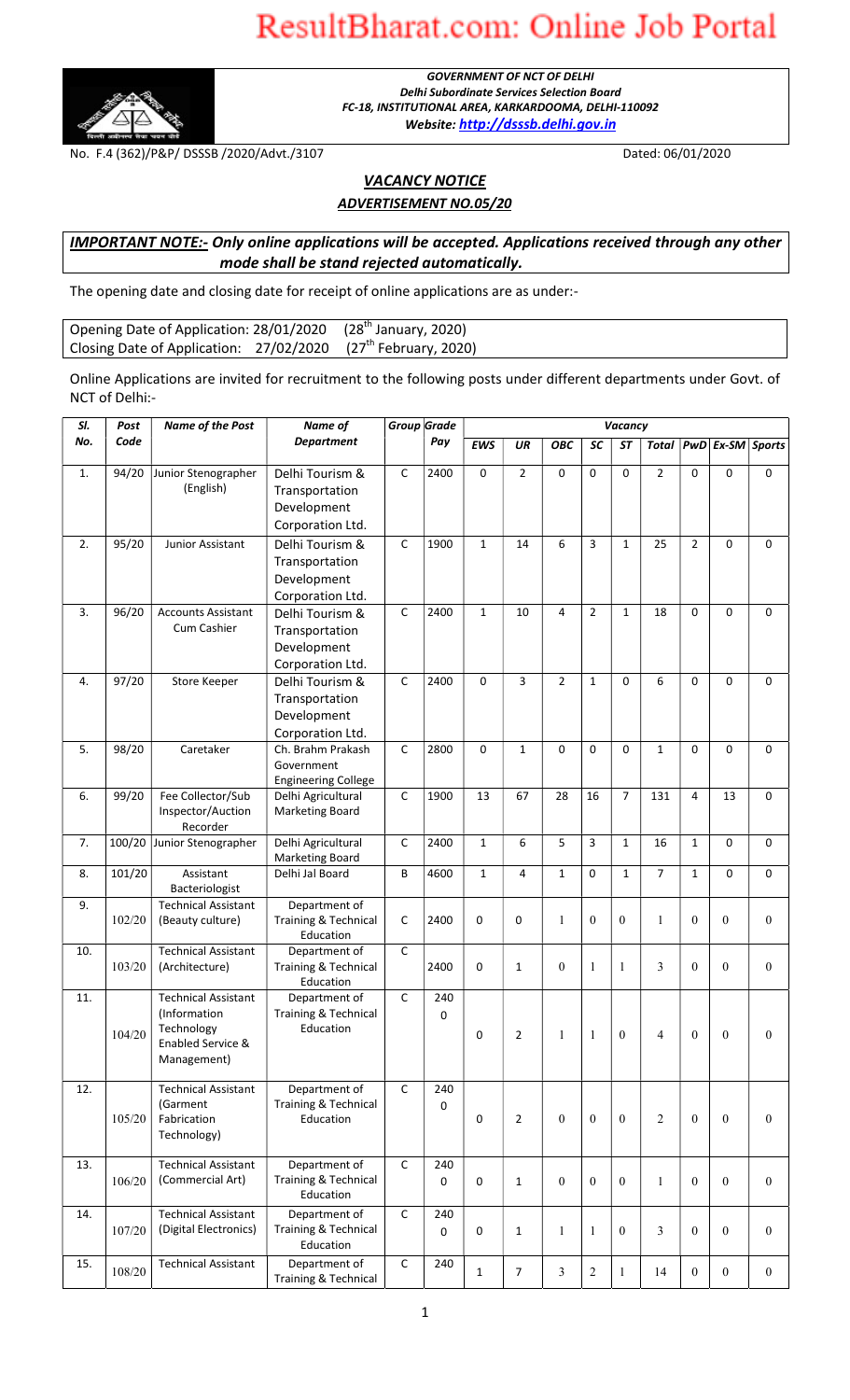|     |        | (Mechanical)                                                       | Education                                                     |              | 0                  |              |                |              |                |                |                |                |              |          |
|-----|--------|--------------------------------------------------------------------|---------------------------------------------------------------|--------------|--------------------|--------------|----------------|--------------|----------------|----------------|----------------|----------------|--------------|----------|
| 16. | 109/20 | <b>Technical Assistant</b><br>(Medical Lab.<br>Technology)         | Department of<br><b>Training &amp; Technical</b><br>Education | $\mathsf{C}$ | 240<br>0           | 0            | $\overline{2}$ | 1            | $\overline{1}$ | $\theta$       | 4              | $\theta$       | $\Omega$     | $\theta$ |
| 17. | 110/20 | <b>Technical Assistant</b><br>(Modern Office<br>Practice ) English | Department of<br><b>Training &amp; Technical</b><br>Education | $\mathsf{C}$ | 240<br>$\mathbf 0$ | 0            | $\mathbf{1}$   | $\mathbf{0}$ | $\mathbf{1}$   | $\theta$       | $\overline{2}$ | $\theta$       | $\theta$     | $\theta$ |
| 18  | 111/20 | <b>Technical Assistant</b><br>(Electrical)                         | Department of<br><b>Training &amp; Technical</b><br>Education | $\mathsf{C}$ | 240<br>$\Omega$    | $\mathbf{1}$ | 5              | 3            | $\overline{2}$ | 1              | 12             | $\theta$       | $\theta$     | $\theta$ |
| 19  | 112/20 | <b>Technical Assistant</b><br>(Electronic &<br>communication)      | Department of<br><b>Training &amp; Technical</b><br>Education | $\mathsf{C}$ | 2400               | $\mathbf{1}$ | 4              | 3            | $\mathbf{1}$   | $\mathbf{1}$   | 10             | $\theta$       | $\Omega$     | $\theta$ |
| 20  | 113/20 | <b>Technical Assistant</b><br>(Pharmacy)                           | Department of<br><b>Training &amp; Technical</b><br>Education | $\mathsf{C}$ | 2400               | 0            | $\overline{2}$ | 1            | $\mathbf{1}$   | $\theta$       | $\overline{4}$ | $\Omega$       | $\theta$     | $\theta$ |
| 21  | 114/20 | <b>Technical Assistant</b><br>(Library Science)                    | Department of<br><b>Training &amp; Technical</b><br>Education | $\mathsf{C}$ | 2400               | 0            | $\Omega$       | $\mathbf{1}$ | $\theta$       | $\Omega$       | 1              |                | $\theta$     | $\theta$ |
| 22  | 115/20 | <b>Technical Assistant</b><br>(Computer)                           | Department of<br><b>Training &amp; Technical</b><br>Education | $\mathsf{C}$ | 2400               | 3            | 13             | 7            | $\overline{4}$ | $\overline{1}$ | 28             | $\overline{2}$ | $\mathbf{0}$ | $\theta$ |
| 23  | 116/20 | <b>Technical Assistant</b><br>(Fashion Design)                     | Department of<br><b>Training &amp; Technical</b><br>Education | $\mathsf{C}$ | 2400               | $\mathbf{1}$ | 0              | 1            | $\Omega$       | $\theta$       | $\overline{c}$ |                | $\mathbf{0}$ | $\theta$ |

The details of the qualification, age limit, fee etc. are available on the website http://dsssb.delhi.gov.in/current-vacancies/Delhi-subordinate-services-selection-board. Candidates must apply online through the website *http://dsssbonline.nic.in* . The closing date for submission of online application is up to 27<sup>th</sup> February, 2020 (till 11:59 PM) after which the link will be disabled. Applications received through any other mode would not be accepted and summarily rejected.

 --sd-- Deputy Secretary (P&P) **DSSSB**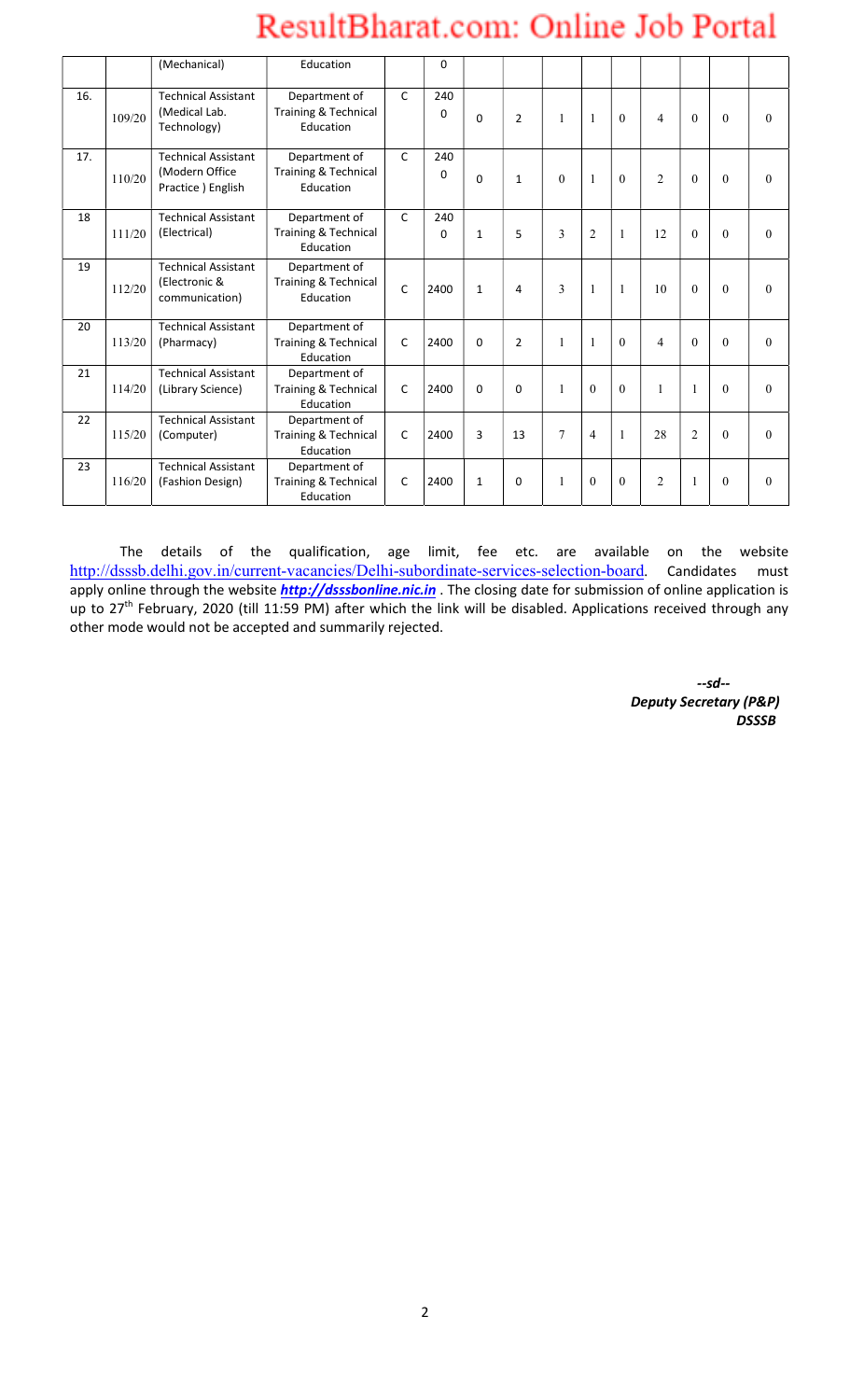## ADVERTISEMENT NO.05/20

### The details regarding name of the post(s), post code, number of vacancies, educational qualifications, experience required, pay scale, age limit etc. as per the Recruitment Rules provided by the user department are as under:-

| Post Code:-                        | 94/20 | Name of the post:-                     |                                                                          | <b>Junior Stenographer (English)</b>                                                                                 |  |  |  |  |  |
|------------------------------------|-------|----------------------------------------|--------------------------------------------------------------------------|----------------------------------------------------------------------------------------------------------------------|--|--|--|--|--|
|                                    |       |                                        |                                                                          | Delhi Tourism & Transportation Development Corporation Ltd.                                                          |  |  |  |  |  |
| Number of Vacancies:-              |       | (Total-2)- UR-2                        |                                                                          |                                                                                                                      |  |  |  |  |  |
| <b>Educational Qualification:-</b> |       | Essential:-                            |                                                                          | 12 <sup>th</sup> Pass from a recognized Board or University.                                                         |  |  |  |  |  |
|                                    |       |                                        |                                                                          | Shorthand Speed 100 w.p.m.                                                                                           |  |  |  |  |  |
|                                    |       |                                        |                                                                          | Typing Speed 40 w.p.m.                                                                                               |  |  |  |  |  |
|                                    |       | Desirable:-                            | Nil                                                                      |                                                                                                                      |  |  |  |  |  |
| Experience:-                       |       | Essential:-                            | Nil.                                                                     |                                                                                                                      |  |  |  |  |  |
|                                    |       | Desirable:-                            | Nil                                                                      |                                                                                                                      |  |  |  |  |  |
| Pay Scale:-                        |       |                                        | ₹ 5200-20200 + Grade Pay 2400/- Group: 'C'                               |                                                                                                                      |  |  |  |  |  |
| Age Limit:-                        |       |                                        | 27 years, Age Relaxation will be given as per the table given at para 6. |                                                                                                                      |  |  |  |  |  |
|                                    |       |                                        |                                                                          | This post is identified suitable for PwD (BL, OA, OL) candidates as per requisition of user department.              |  |  |  |  |  |
| R.No.                              |       | F.No.Per./762/11/97/DTTDC/Pt. File/593 |                                                                          | Dt. 03/12/2019                                                                                                       |  |  |  |  |  |
|                                    |       |                                        |                                                                          |                                                                                                                      |  |  |  |  |  |
| Post Code:-                        | 95/20 | Name of the post:-                     |                                                                          | <b>Junior Assistant</b>                                                                                              |  |  |  |  |  |
|                                    |       |                                        |                                                                          | Delhi Tourism & Transportation Development Corporation Ltd.                                                          |  |  |  |  |  |
| Number of Vacancies:-              |       |                                        |                                                                          | (Total-25)- (EWS-1, UR-14, OBC-6, SC-3 & ST-1) including PwD(VH)-2                                                   |  |  |  |  |  |
| <b>Educational Qualification:-</b> |       | Essential:-                            |                                                                          | 12 <sup>th</sup> Pass from a recognized Board.                                                                       |  |  |  |  |  |
|                                    |       |                                        |                                                                          | Proficiency in type writing with minimum speed of 35 w.p.m. in English OR                                            |  |  |  |  |  |
|                                    |       |                                        |                                                                          | 30 w.p.m. in Hindi. Time allowed 10 minutes. Skill Test shall only be                                                |  |  |  |  |  |
|                                    |       |                                        |                                                                          | conducted on computers.                                                                                              |  |  |  |  |  |
|                                    |       | Desirable:-                            | Nil                                                                      |                                                                                                                      |  |  |  |  |  |
| Experience:-                       |       | Essential:-                            | Nil                                                                      |                                                                                                                      |  |  |  |  |  |
|                                    |       | Desirable:-                            | Nil                                                                      |                                                                                                                      |  |  |  |  |  |
| Pay Scale:-                        |       |                                        |                                                                          | ₹ 5200-20200 + Grade Pay 1900/- Group: 'C'                                                                           |  |  |  |  |  |
| Age Limit:-                        |       |                                        |                                                                          | 27 years, Age Relaxation will be given as per the table given at para 6.                                             |  |  |  |  |  |
|                                    |       |                                        |                                                                          | This post is identified suitable for PwD (OI, BI, OAL, LB, OA & B) candidates as per requisition of user department. |  |  |  |  |  |
|                                    |       |                                        |                                                                          |                                                                                                                      |  |  |  |  |  |
| R.No.                              |       | F.No.Per./762/11/97/DTTDC/Pt. File/593 |                                                                          | Dt. 03/12/2019                                                                                                       |  |  |  |  |  |
|                                    |       |                                        |                                                                          |                                                                                                                      |  |  |  |  |  |
| <b>Post Code:-</b>                 | 96/20 | Name of the post:-                     |                                                                          | <b>Account Assistant cum Cashier</b>                                                                                 |  |  |  |  |  |
| Number of Vacancies:-              |       |                                        |                                                                          | Delhi Tourism & Transportation Development Corporation Ltd.<br>(Total-18)- (EWS-1, UR-10, OBC-4, SC-2 & ST-1)        |  |  |  |  |  |
|                                    |       |                                        |                                                                          |                                                                                                                      |  |  |  |  |  |
| <b>Educational Qualification:-</b> |       | Essential:-                            |                                                                          | B.Com from a recognized University.                                                                                  |  |  |  |  |  |
|                                    |       |                                        |                                                                          | Computer Literate preferably Tally/Finance Package & be conversant with                                              |  |  |  |  |  |
|                                    |       |                                        |                                                                          | the latest Finance and Accounting Management Software.                                                               |  |  |  |  |  |
|                                    |       | Desirable:-                            | Nil                                                                      |                                                                                                                      |  |  |  |  |  |
| Experience:-                       |       | Essential:-                            |                                                                          | Two years experience in Accounts work in Government/Semi Government                                                  |  |  |  |  |  |
|                                    |       |                                        |                                                                          | or a reputed concern.                                                                                                |  |  |  |  |  |
|                                    |       | Desirable:-                            | Nil                                                                      |                                                                                                                      |  |  |  |  |  |
| Pay Scale:-                        |       |                                        |                                                                          | ₹ 5200-20200 + Grade Pay 2400/- Group: 'C'                                                                           |  |  |  |  |  |
| Age Limit:-                        |       |                                        |                                                                          | 27 years, Age Relaxation will be given as per the table given at para 6.                                             |  |  |  |  |  |
|                                    |       |                                        |                                                                          | This post is identified suitable for PwD (Multiple Disability) candidates as per requisition of user department.     |  |  |  |  |  |
| R.No.                              |       | F.No.Per./762/11/97/DTTDC/Pt. File/593 |                                                                          | Dt. 03/12/2019                                                                                                       |  |  |  |  |  |
|                                    |       |                                        |                                                                          |                                                                                                                      |  |  |  |  |  |
| Post Code:-                        | 97/20 | Name of the post:-                     |                                                                          | <b>Store Keeper</b>                                                                                                  |  |  |  |  |  |
|                                    |       |                                        |                                                                          | Delhi Tourism & Transportation Development Corporation Ltd.                                                          |  |  |  |  |  |
| Number of Vacancies:-              |       | (Total-6)- (UR-3, OBC-2 & SC1-)        |                                                                          |                                                                                                                      |  |  |  |  |  |
| <b>Educational Qualification:-</b> |       | Essential:-                            |                                                                          | Graduate in any discipline.                                                                                          |  |  |  |  |  |
|                                    |       | Desirable:-                            | Nil                                                                      |                                                                                                                      |  |  |  |  |  |
| Experience:-                       |       | Essential:-                            | Nil                                                                      |                                                                                                                      |  |  |  |  |  |
|                                    |       | Desirable:-                            |                                                                          | 3 years experience in the line.                                                                                      |  |  |  |  |  |
| Pay Scale:-                        |       |                                        |                                                                          | ₹ 5200-20200 + Grade Pay 2400/- Group: 'C'                                                                           |  |  |  |  |  |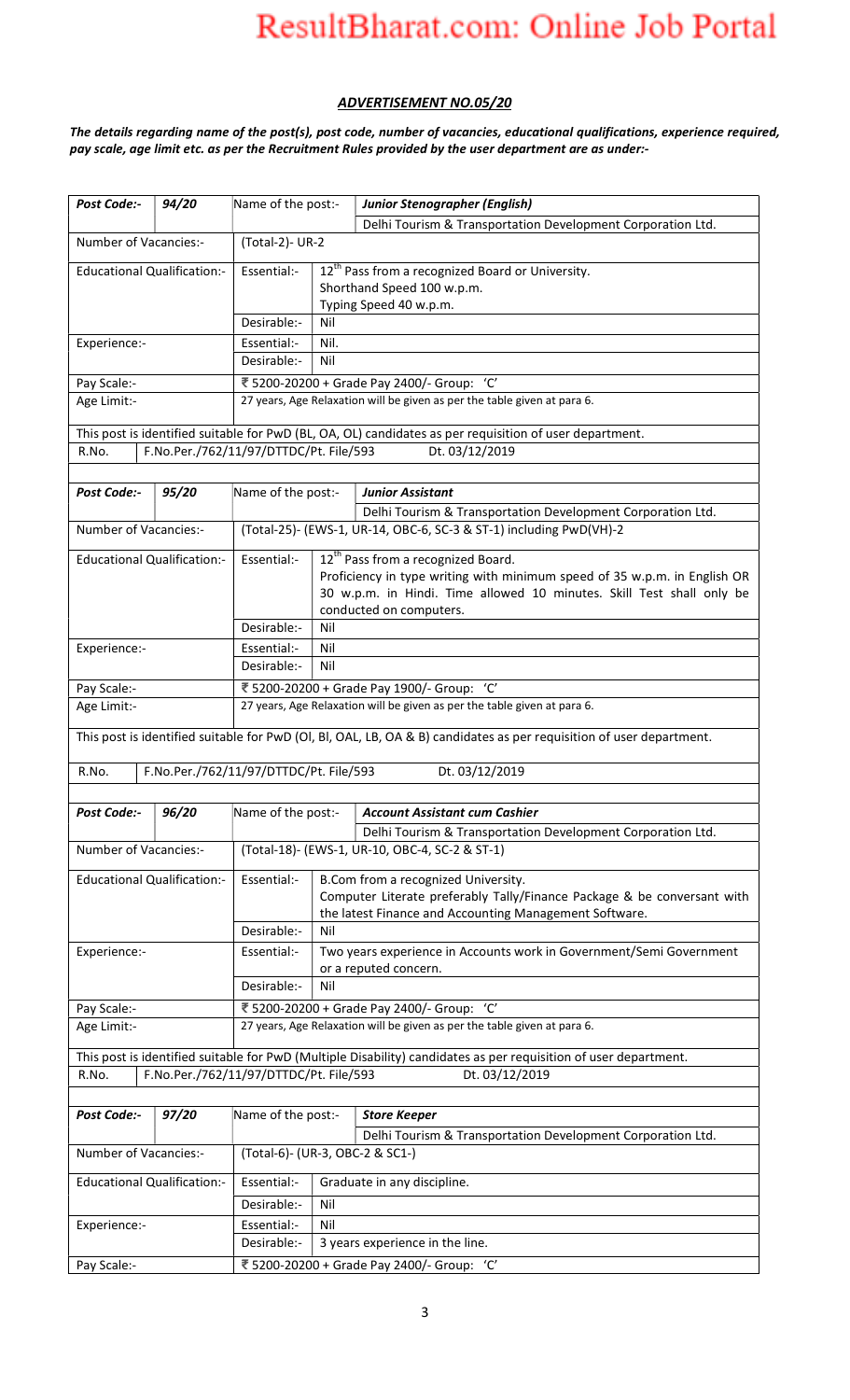| Age Limit:-                                                                                         |        |                                        | 27 years, Age Relaxation will be given as per the table given at para 6.                                             |  |
|-----------------------------------------------------------------------------------------------------|--------|----------------------------------------|----------------------------------------------------------------------------------------------------------------------|--|
| This post is identified suitable for PwD (OA, OL) candidates as per requisition of user department. |        |                                        |                                                                                                                      |  |
| R.No.                                                                                               |        | F.No.Per./762/11/97/DTTDC/Pt. File/593 | Dt. 03/12/2019                                                                                                       |  |
|                                                                                                     |        |                                        |                                                                                                                      |  |
|                                                                                                     |        |                                        |                                                                                                                      |  |
| Post Code:-                                                                                         | 98/20  | Name of the post:-                     | <b>Caretaker</b>                                                                                                     |  |
|                                                                                                     |        |                                        | Ch. Brahm Prakash Government Engineering College                                                                     |  |
| Number of Vacancies:-                                                                               |        | (Total-1)- (UR-1)                      |                                                                                                                      |  |
|                                                                                                     |        |                                        |                                                                                                                      |  |
| <b>Educational Qualification:-</b>                                                                  |        | Essential:-                            | Graduate in any discipline from a recognized University.<br><b>OR</b>                                                |  |
|                                                                                                     |        |                                        | Diploma from a recognized Institute/ Board/ University with two years                                                |  |
|                                                                                                     |        |                                        | relevant experience from a Government/ Public Sector Undertaking/                                                    |  |
|                                                                                                     |        |                                        | Autonomous Bodies.                                                                                                   |  |
|                                                                                                     |        | Desirable:-                            | Nil                                                                                                                  |  |
|                                                                                                     |        | Essential:-                            |                                                                                                                      |  |
| Experience                                                                                          |        | Desirable:-                            | Nil<br>Nil                                                                                                           |  |
|                                                                                                     |        |                                        |                                                                                                                      |  |
| Pay Scale:-                                                                                         |        |                                        | ₹ 5200-20200 + Grade Pay 2800/- Group: 'C'                                                                           |  |
| Age Limit:-                                                                                         |        |                                        | Between 18 - 27 years. Age Relaxation will be given as per the table given at para 6.                                |  |
|                                                                                                     |        |                                        | Contractual Employee of the same Department:-Relaxation in upper age as a onetime measure up                         |  |
|                                                                                                     |        |                                        | to the actual time spent as contractual employee of the same department, subject to a maximum of                     |  |
|                                                                                                     |        |                                        | 5 years provided they have worked for at least 180 working days in that particular year as per                       |  |
|                                                                                                     |        |                                        | Services Department letter/circular No. F.19(11)/2015/S-IV/1751-1756 dated 11/06/2019.                               |  |
|                                                                                                     |        |                                        | This post is identified Not suitable for PwD candidates as per requisition of user department.                       |  |
| R.No.                                                                                               |        |                                        | F.2(719)/CBPGECJ/Admn/Requisition/Caretaker/2019/2201-03<br>Dt. 10/10/2019                                           |  |
|                                                                                                     |        |                                        |                                                                                                                      |  |
|                                                                                                     |        |                                        |                                                                                                                      |  |
| Post Code:-                                                                                         | 99/20  | Name of the post:-                     | Fee Collector/Sub Inspector/Auction Recorder                                                                         |  |
|                                                                                                     |        |                                        | Delhi Agricultural Marketing Board                                                                                   |  |
| Number of Vacancies:-                                                                               |        |                                        | (Total-131)- (EWS-13, UR-67, OBC-28, SC-16 & ST-7) including PwD(OH)-02, PwD(HH)-2 &                                 |  |
|                                                                                                     |        | EXSM-13                                |                                                                                                                      |  |
| <b>Educational Qualification:-</b>                                                                  |        | Essential:-                            | 12 <sup>th</sup> Class Pass or equivalent qualification from a recognized Board or                                   |  |
|                                                                                                     |        |                                        | University.                                                                                                          |  |
|                                                                                                     |        | Desirable:-                            | Certificated /Training Management.                                                                                   |  |
|                                                                                                     |        |                                        |                                                                                                                      |  |
| Experience:-                                                                                        |        | Essential:-                            | Nil.                                                                                                                 |  |
|                                                                                                     |        | Desirable:-                            | Experience in Marketing Management for 03 years.                                                                     |  |
| Pay Scale:-                                                                                         |        |                                        | ₹ 5200-20200 + Grade Pay 1900/- Group: 'C'                                                                           |  |
| Age Limit:-                                                                                         |        |                                        | 18 - 27 years. Age Relaxation will be given as per the table given at para 6.                                        |  |
|                                                                                                     |        |                                        | This post is identified suitable for PwD (OL, PD, OA) candidates as per requisition of user department.              |  |
| R.No.                                                                                               |        |                                        | F.No. A-12012/36/2005/DAMB/Estt./PF-I/7999<br>Dt. 21/10/2019                                                         |  |
|                                                                                                     |        |                                        |                                                                                                                      |  |
|                                                                                                     |        |                                        |                                                                                                                      |  |
| Post Code:-                                                                                         | 100/20 | Name of the post:-                     | <b>Junior Stenographer</b>                                                                                           |  |
|                                                                                                     |        |                                        | Delhi Agricultural Marketing Board                                                                                   |  |
| Number of Vacancies:-                                                                               |        |                                        | (Total-16)- (EWS-1, UR-6, OBC-5, SC-3 & ST-1) including PwD(VH)-1                                                    |  |
|                                                                                                     |        |                                        |                                                                                                                      |  |
| <b>Educational Qualification:-</b>                                                                  |        | Essential:-                            | Matriculation or equivalent from recognized Board/University.<br>(i)                                                 |  |
|                                                                                                     |        |                                        | Speed of 80 w.p.m. in shorthand and 40 w.p.m. typing in English or 80<br>(ii)                                        |  |
|                                                                                                     |        |                                        | w.p.m. in shorthand and 25 w.p.m. typing in Hindi.                                                                   |  |
|                                                                                                     |        | Desirable:-                            | Nil                                                                                                                  |  |
| Experience:-                                                                                        |        | Essential:-                            | Nil.                                                                                                                 |  |
|                                                                                                     |        | Desirable:-                            | Nil                                                                                                                  |  |
| Pay Scale:-                                                                                         |        |                                        | ₹ 5200-20200 + Grade Pay 2400/- Group: 'C'                                                                           |  |
| Age Limit:-                                                                                         |        |                                        | 18 - 27 years. Age Relaxation will be given as per the table given at para 6.                                        |  |
|                                                                                                     |        |                                        | This post is identified suitable for PwD (OL, BL, OAL, LV, PD, OA) candidates as per requisition of user department. |  |
| R.No.                                                                                               |        |                                        | F.No. A-12012/36/2005/DAMB/Estt./PF-I/7999<br>Dt. 21/10/2019                                                         |  |
|                                                                                                     |        |                                        |                                                                                                                      |  |
|                                                                                                     |        |                                        |                                                                                                                      |  |
| Post Code:-                                                                                         | 101/20 | Name of the post:-                     | <b>Assistant Bacteriologist</b>                                                                                      |  |
|                                                                                                     |        |                                        | Delhi Jal Board                                                                                                      |  |
| Number of Vacancies:-                                                                               |        |                                        | (Total-7)- (EWS-1, UR-4, OBC-1 & ST-1) including PwD(OH)-1                                                           |  |
|                                                                                                     |        |                                        |                                                                                                                      |  |
| <b>Educational Qualification:-</b>                                                                  |        | Essential:-                            | (A) Master's Degree in Bio-chemistry/Micro Biology/Bacteriology/Bio-                                                 |  |
|                                                                                                     |        |                                        | Technology/Zoology from a recognized University or Institute.                                                        |  |
|                                                                                                     |        |                                        | ΟR                                                                                                                   |  |
|                                                                                                     |        |                                        | (i) Degree in Science with Chemistry/Bio-Chemistry/ Biology/Micro<br>(B)                                             |  |
|                                                                                                     |        |                                        | Biology/Bacteriology/Bio-Technology of a recognized University/                                                      |  |
|                                                                                                     |        |                                        | Institute; and                                                                                                       |  |
|                                                                                                     |        |                                        | (ii) Two years experience in Bacteriological examination of Water.                                                   |  |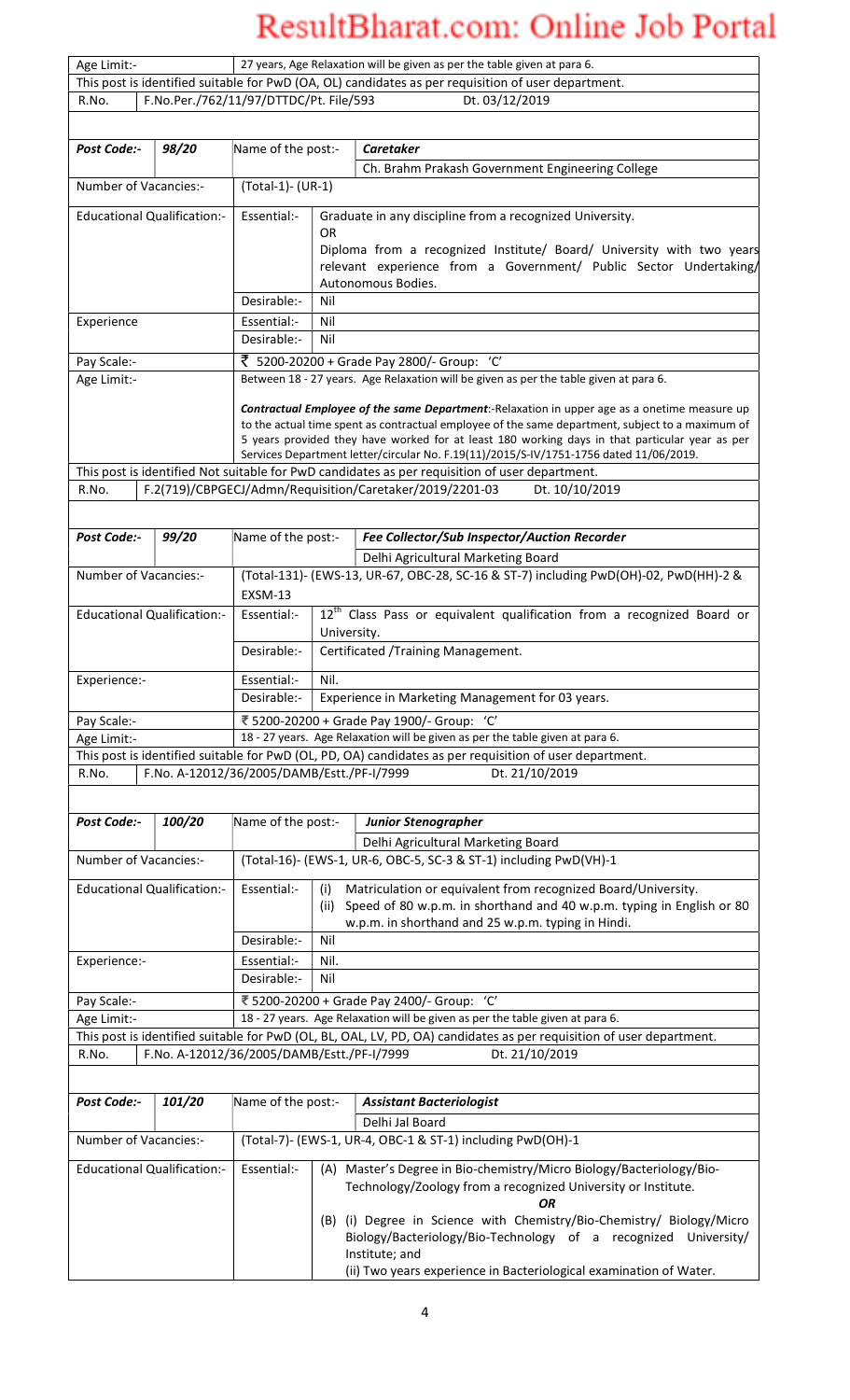| Desirable:-<br>Nil                                                                                    |  |             |     |  |  |
|-------------------------------------------------------------------------------------------------------|--|-------------|-----|--|--|
| Experience:-                                                                                          |  | Essential:- | Nil |  |  |
|                                                                                                       |  | Desirable:- | Nil |  |  |
| ₹ 9300-34800 + Grade Pay 4600/- Group: 'B'<br>Pay Scale:-                                             |  |             |     |  |  |
| Not Exceeding 30 years, Age Relaxation will be given as per the table given at para 6.<br>Age Limit:- |  |             |     |  |  |
| This post is identified suitable for PwD (OL) candidates as per requisition of user department.       |  |             |     |  |  |
| DJB/AC(B)/DSSSB/Asstt.Bact./2019/D-1240-41<br>Dt. 26/12/2019<br>R.No.                                 |  |             |     |  |  |

| Post Code:-           | 102/20                                   | Name of the post:-                       |                                                                                                                                                                      | <b>Technical Assistant (Beauty Culture)</b>                                                                                                               |  |  |  |
|-----------------------|------------------------------------------|------------------------------------------|----------------------------------------------------------------------------------------------------------------------------------------------------------------------|-----------------------------------------------------------------------------------------------------------------------------------------------------------|--|--|--|
|                       |                                          |                                          |                                                                                                                                                                      | Department of Training & Technical Education                                                                                                              |  |  |  |
| Number of Vacancies:- |                                          | (Total-1)- (OBC-1)                       |                                                                                                                                                                      |                                                                                                                                                           |  |  |  |
|                       | <b>Educational Qualification:-</b>       | Essential:-                              |                                                                                                                                                                      | (1) Matriculation or equivalent from recognized Board.                                                                                                    |  |  |  |
|                       |                                          |                                          |                                                                                                                                                                      | (2) Diploma minimum of 2 years of regular duration in the relevant                                                                                        |  |  |  |
|                       |                                          |                                          |                                                                                                                                                                      | trade awarded by the State Board of Technical Education/recognized                                                                                        |  |  |  |
|                       |                                          |                                          |                                                                                                                                                                      | University or equivalent<br>OR.                                                                                                                           |  |  |  |
|                       |                                          |                                          |                                                                                                                                                                      | Bachelor of Science Degree in relevant field or equivalent.                                                                                               |  |  |  |
|                       |                                          | Desirable:-                              |                                                                                                                                                                      | Knowledge of computer application.                                                                                                                        |  |  |  |
| Experience:-          |                                          | Essential:-                              | Nil.                                                                                                                                                                 |                                                                                                                                                           |  |  |  |
|                       |                                          | Desirable:-                              | Nil                                                                                                                                                                  |                                                                                                                                                           |  |  |  |
| Pay Scale:-           |                                          |                                          |                                                                                                                                                                      | ₹ Rs. 5200-20200+ Grade Pay 2400/- Group: 'C                                                                                                              |  |  |  |
| Age Limit:-           |                                          |                                          |                                                                                                                                                                      | 18-27 years, Age Relaxation will be given as per the table at para 6.                                                                                     |  |  |  |
|                       |                                          |                                          |                                                                                                                                                                      | <b>Contractual employee of same department:</b> - Relaxation in upper age as a onetime                                                                    |  |  |  |
|                       |                                          |                                          |                                                                                                                                                                      | measure up to the actual time spent as contractual employee of the same                                                                                   |  |  |  |
|                       |                                          |                                          |                                                                                                                                                                      | department, subject to a maximum of 5 years provided they have worked for at<br>least 180 working days in that particular year as per Services Department |  |  |  |
|                       |                                          |                                          |                                                                                                                                                                      | letter/circular No. F.19(11)/2015/S-IV/1751-1756 dated 11/06/2019.                                                                                        |  |  |  |
| user department.      |                                          |                                          |                                                                                                                                                                      | This post is identified suitable for Acid Attack Victim, Dwarfism, PwD (OL, OA) candidate as per requisition of                                           |  |  |  |
| R.No.                 |                                          | F. 16/Misc/2004/TE/AD/Lab Attendant/1118 |                                                                                                                                                                      | Dt. 12/09/2019                                                                                                                                            |  |  |  |
|                       |                                          |                                          |                                                                                                                                                                      |                                                                                                                                                           |  |  |  |
| Post Code:-           | 103 /20                                  | Name of the post:-                       |                                                                                                                                                                      | <b>Technical Assistant (Architecture)</b>                                                                                                                 |  |  |  |
|                       |                                          |                                          |                                                                                                                                                                      | Department of Training & Technical Education                                                                                                              |  |  |  |
| Number of Vacancies:- |                                          |                                          | (Total-3)- (UR-1, SC-1, ST-1)                                                                                                                                        |                                                                                                                                                           |  |  |  |
|                       | <b>Educational Qualification:-</b>       | Essential:-                              |                                                                                                                                                                      | (1) Matriculation or equivalent from recognized Board.                                                                                                    |  |  |  |
|                       |                                          |                                          | (2) Diploma minimum of 2 years of regular duration in the relevant<br>trade awarded by the State Board of Technical Education/recognized<br>University or equivalent |                                                                                                                                                           |  |  |  |
|                       |                                          |                                          |                                                                                                                                                                      |                                                                                                                                                           |  |  |  |
|                       |                                          |                                          |                                                                                                                                                                      | <b>OR</b>                                                                                                                                                 |  |  |  |
|                       |                                          |                                          |                                                                                                                                                                      | Bachelor of Science Degree in relevant field or equivalent.                                                                                               |  |  |  |
|                       |                                          | Desirable:-                              |                                                                                                                                                                      | Knowledge of computer application.                                                                                                                        |  |  |  |
| Experience:-          |                                          | Essential:-                              | Nil.                                                                                                                                                                 |                                                                                                                                                           |  |  |  |
|                       |                                          | Desirable:-                              | Nil                                                                                                                                                                  |                                                                                                                                                           |  |  |  |
| Pay Scale:-           |                                          |                                          |                                                                                                                                                                      | ₹ Rs. 5200-20200+ Grade Pay 2400/- Group: 'C                                                                                                              |  |  |  |
| Age Limit:-           |                                          |                                          |                                                                                                                                                                      | 18-27 years, Age Relaxation will be given as per the table at para 6.                                                                                     |  |  |  |
|                       |                                          |                                          |                                                                                                                                                                      | <b>Contractual employee of same department:</b> - Relaxation in upper age as a onetime                                                                    |  |  |  |
|                       |                                          |                                          |                                                                                                                                                                      | measure up to the actual time spent as contractual employee of the same<br>department, subject to a maximum of 5 years provided they have worked for at   |  |  |  |
|                       |                                          |                                          |                                                                                                                                                                      | least 180 working days in that particular year as per Services Department                                                                                 |  |  |  |
|                       |                                          |                                          |                                                                                                                                                                      | letter/circular No. F.19(11)/2015/S-IV/1751-1756 dated 11/06/2019.                                                                                        |  |  |  |
|                       |                                          |                                          |                                                                                                                                                                      | This post is identified suitable for Acid Attack Victim, Dwarfism, PwD (OL, OA, BL, PD) candidate as per                                                  |  |  |  |
|                       | requisition of user department.          |                                          |                                                                                                                                                                      |                                                                                                                                                           |  |  |  |
| R.No.                 | F. 16/Misc/2004/TE/AD/Lab Attendant/1118 |                                          |                                                                                                                                                                      | Dt. 12/09/2019                                                                                                                                            |  |  |  |
|                       |                                          |                                          |                                                                                                                                                                      |                                                                                                                                                           |  |  |  |
| Post Code:-           |                                          | 104 /20 Name of the post:-               |                                                                                                                                                                      | <b>Technical Assistant (Information Technology Enabled</b>                                                                                                |  |  |  |
|                       |                                          |                                          |                                                                                                                                                                      | <b>Service &amp; Management)</b>                                                                                                                          |  |  |  |
|                       |                                          |                                          |                                                                                                                                                                      | Department of Training & Technical Education                                                                                                              |  |  |  |
| Number of Vacancies:- |                                          | (Total-4)- (UR-2, OBC-1, SC-1)           |                                                                                                                                                                      |                                                                                                                                                           |  |  |  |
|                       | <b>Educational Qualification:-</b>       | Essential:-                              |                                                                                                                                                                      | (1) Matriculation or equivalent from recognized Board.                                                                                                    |  |  |  |
|                       |                                          |                                          |                                                                                                                                                                      | (2) Diploma minimum of 2 years of regular duration in the relevant                                                                                        |  |  |  |
|                       |                                          |                                          |                                                                                                                                                                      | trade awarded by the State Board of Technical Education/recognized                                                                                        |  |  |  |
|                       |                                          |                                          |                                                                                                                                                                      | University or equivalent<br>OR.                                                                                                                           |  |  |  |
|                       |                                          |                                          |                                                                                                                                                                      | Bachelor of Science Degree in relevant field or equivalent.                                                                                               |  |  |  |
|                       |                                          | Desirable:-                              |                                                                                                                                                                      | Knowledge of computer application.                                                                                                                        |  |  |  |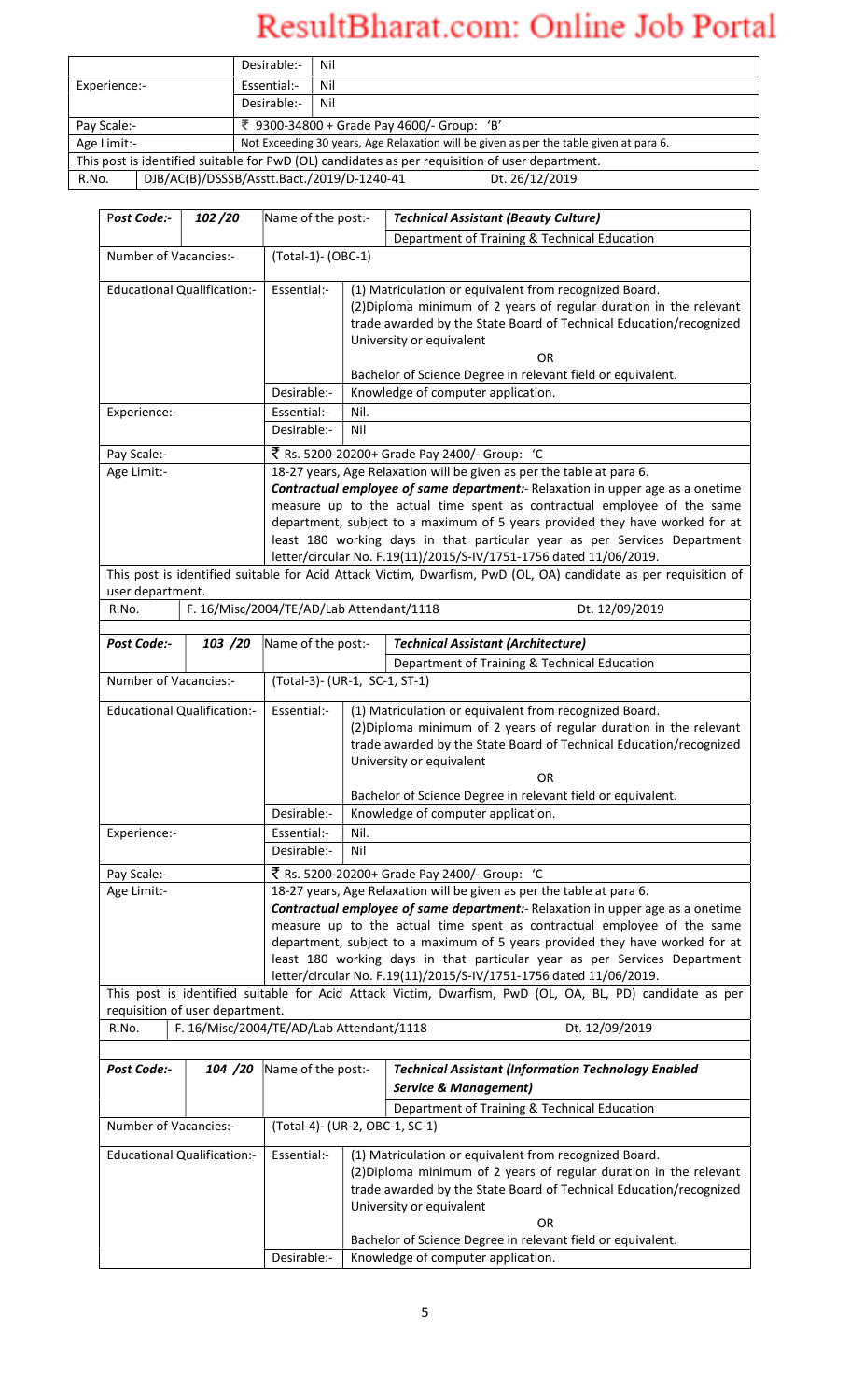| Experience:-          |                                          | Essential:-                    | Nil.                                                                         |                                                                                                                  |  |  |  |  |
|-----------------------|------------------------------------------|--------------------------------|------------------------------------------------------------------------------|------------------------------------------------------------------------------------------------------------------|--|--|--|--|
|                       |                                          | Desirable:-                    | Nil                                                                          |                                                                                                                  |  |  |  |  |
| Pay Scale:-           |                                          |                                |                                                                              | ₹ Rs. 5200-20200+ Grade Pay 2400/- Group: 'C                                                                     |  |  |  |  |
| Age Limit:-           |                                          |                                |                                                                              | 18-27 years, Age Relaxation will be given as per the table at para 6.                                            |  |  |  |  |
|                       |                                          |                                |                                                                              |                                                                                                                  |  |  |  |  |
|                       |                                          |                                |                                                                              | Contractual employee of same department:- Relaxation in upper age as a onetime                                   |  |  |  |  |
|                       |                                          |                                |                                                                              | measure up to the actual time spent as contractual employee of the same                                          |  |  |  |  |
|                       |                                          |                                |                                                                              | department, subject to a maximum of 5 years provided they have worked for at                                     |  |  |  |  |
|                       |                                          |                                | least 180 working days in that particular year as per Services Department    |                                                                                                                  |  |  |  |  |
|                       |                                          |                                |                                                                              | letter/circular No. F.19(11)/2015/S-IV/1751-1756 dated 11/06/2019.                                               |  |  |  |  |
|                       |                                          |                                |                                                                              | This post is identified suitable for Acid Attack Victim, Dwarfism, PwD (PD, OA, OL, PB) candidates as per        |  |  |  |  |
|                       | requisition of user department.          |                                |                                                                              |                                                                                                                  |  |  |  |  |
| R.No.                 | F. 16/Misc/2004/TE/AD/Lab Attendant/1118 |                                |                                                                              | Dt. 12/09/2019                                                                                                   |  |  |  |  |
|                       |                                          |                                |                                                                              |                                                                                                                  |  |  |  |  |
|                       |                                          |                                |                                                                              |                                                                                                                  |  |  |  |  |
| Post Code:-           | 105/20                                   | Name of the post:-             |                                                                              | <b>Technical Assistant (Garments Fabrication Technology)</b>                                                     |  |  |  |  |
|                       |                                          |                                |                                                                              | Department of Training & Technical Education                                                                     |  |  |  |  |
| Number of Vacancies:- |                                          | (Total-2)- (UR-2)              |                                                                              |                                                                                                                  |  |  |  |  |
|                       |                                          |                                |                                                                              |                                                                                                                  |  |  |  |  |
|                       | <b>Educational Qualification:-</b>       | Essential:-                    |                                                                              | (1) Matriculation or equivalent from recognized Board.                                                           |  |  |  |  |
|                       |                                          |                                |                                                                              | (2) Diploma minimum of 2 years of regular duration in the relevant                                               |  |  |  |  |
|                       |                                          |                                |                                                                              | trade awarded by the State Board of Technical Education/recognized                                               |  |  |  |  |
|                       |                                          |                                |                                                                              | University or equivalent                                                                                         |  |  |  |  |
|                       |                                          |                                |                                                                              | OR.                                                                                                              |  |  |  |  |
|                       |                                          |                                |                                                                              | Bachelor of Science Degree in relevant field or equivalent.                                                      |  |  |  |  |
|                       |                                          | Desirable:-                    |                                                                              |                                                                                                                  |  |  |  |  |
|                       |                                          |                                |                                                                              | Knowledge of computer application.                                                                               |  |  |  |  |
| Experience:-          |                                          | Essential:-                    | Nil.                                                                         |                                                                                                                  |  |  |  |  |
|                       |                                          | Desirable:-                    | Nil                                                                          |                                                                                                                  |  |  |  |  |
| Pay Scale:-           |                                          |                                |                                                                              | ₹ Rs. 5200-20200+ Grade Pay 2400/- Group: 'C                                                                     |  |  |  |  |
| Age Limit:-           |                                          |                                |                                                                              | 18-27 years, Age Relaxation will be given as per the table at para 6.                                            |  |  |  |  |
|                       |                                          |                                |                                                                              |                                                                                                                  |  |  |  |  |
|                       |                                          |                                |                                                                              | Contractual employee of same department:- Relaxation in upper age as a onetime                                   |  |  |  |  |
|                       |                                          |                                |                                                                              | measure up to the actual time spent as contractual employee of the same                                          |  |  |  |  |
|                       |                                          |                                | department, subject to a maximum of 5 years provided they have worked for at |                                                                                                                  |  |  |  |  |
|                       |                                          |                                |                                                                              | least 180 working days in that particular year as per Services Department                                        |  |  |  |  |
|                       |                                          |                                |                                                                              | letter/circular No. F.19(11)/2015/S-IV/1751-1756 dated 11/06/2019.                                               |  |  |  |  |
|                       |                                          |                                |                                                                              | This post is identified suitable for Acid Attack Victim, Dwarfism, PwD (PD, OL) candidates as per requisition of |  |  |  |  |
| user department.      |                                          |                                |                                                                              |                                                                                                                  |  |  |  |  |
|                       |                                          |                                |                                                                              |                                                                                                                  |  |  |  |  |
|                       |                                          |                                |                                                                              |                                                                                                                  |  |  |  |  |
| R.No.                 | F. 16/Misc/2004/TE/AD/Lab Attendant/1118 |                                |                                                                              | Dt. 12/09/2019                                                                                                   |  |  |  |  |
|                       |                                          |                                |                                                                              |                                                                                                                  |  |  |  |  |
| Post Code:-           | 106 /20                                  | Name of the post:-             |                                                                              | <b>Technical Assistant (Commercial Art)</b>                                                                      |  |  |  |  |
|                       |                                          |                                |                                                                              | Department of Training & Technical Education                                                                     |  |  |  |  |
| Number of Vacancies:- |                                          | (Total-1)- (UR-1)              |                                                                              |                                                                                                                  |  |  |  |  |
|                       |                                          |                                |                                                                              |                                                                                                                  |  |  |  |  |
|                       | <b>Educational Qualification:-</b>       | Essential:-                    |                                                                              | (1) Matriculation or equivalent from recognized Board.                                                           |  |  |  |  |
|                       |                                          |                                |                                                                              | (2) Diploma minimum of 2 years of regular duration in the relevant                                               |  |  |  |  |
|                       |                                          |                                |                                                                              | trade awarded by the State Board of Technical Education/recognized                                               |  |  |  |  |
|                       |                                          |                                |                                                                              | University or equivalent                                                                                         |  |  |  |  |
|                       |                                          |                                |                                                                              | OR.                                                                                                              |  |  |  |  |
|                       |                                          |                                |                                                                              |                                                                                                                  |  |  |  |  |
|                       |                                          |                                |                                                                              | Bachelor of Science Degree in relevant field or equivalent.                                                      |  |  |  |  |
|                       |                                          | Desirable:-                    |                                                                              | Knowledge of computer application.                                                                               |  |  |  |  |
| Experience:-          |                                          | Essential:-                    | Nil.                                                                         |                                                                                                                  |  |  |  |  |
|                       |                                          | Desirable:-                    | Nil                                                                          |                                                                                                                  |  |  |  |  |
|                       |                                          |                                |                                                                              |                                                                                                                  |  |  |  |  |
| Pay Scale:-           |                                          |                                |                                                                              | ₹ Rs. 5200-20200+ Grade Pay 2400/- Group: 'C                                                                     |  |  |  |  |
| Age Limit:-           |                                          |                                |                                                                              | 18-27 years, Age Relaxation will be given as per the table at para 6.                                            |  |  |  |  |
|                       |                                          |                                |                                                                              | Contractual employee of same department:- Relaxation in upper age as a onetime                                   |  |  |  |  |
|                       |                                          |                                |                                                                              | measure up to the actual time spent as contractual employee of the same                                          |  |  |  |  |
|                       |                                          |                                |                                                                              | department, subject to a maximum of 5 years provided they have worked for at                                     |  |  |  |  |
|                       |                                          |                                |                                                                              | least 180 working days in that particular year as per Services Department                                        |  |  |  |  |
|                       |                                          |                                |                                                                              | letter/circular No. F.19(11)/2015/S-IV/1751-1756 dated 11/06/2019.                                               |  |  |  |  |
|                       |                                          |                                |                                                                              |                                                                                                                  |  |  |  |  |
|                       |                                          |                                |                                                                              | This post is identified suitable for Acid Attack Victim, Dwarfism, PwD (PD, OA, OAL, OL) candidates as per       |  |  |  |  |
|                       | requisition of user department.          |                                |                                                                              |                                                                                                                  |  |  |  |  |
| R.No.                 | F. 16/Misc/2004/TE/AD/Lab Attendant/1118 |                                |                                                                              | Dt. 12/09/2019                                                                                                   |  |  |  |  |
|                       |                                          |                                |                                                                              |                                                                                                                  |  |  |  |  |
| Post Code:-           | 107/20                                   | Name of the post:-             |                                                                              | <b>Technical Assistant (Digital Electronics)</b>                                                                 |  |  |  |  |
|                       |                                          |                                |                                                                              |                                                                                                                  |  |  |  |  |
|                       |                                          |                                |                                                                              | Department of Training & Technical Education                                                                     |  |  |  |  |
| Number of Vacancies:- |                                          | (Total-3)- (UR-1, OBC-1, SC-1) |                                                                              |                                                                                                                  |  |  |  |  |
|                       |                                          | Essential:-                    |                                                                              |                                                                                                                  |  |  |  |  |
|                       | <b>Educational Qualification:-</b>       |                                |                                                                              | (1) Matriculation or equivalent from recognized Board.                                                           |  |  |  |  |
|                       |                                          |                                |                                                                              | (2) Diploma minimum of 2 years of regular duration in the relevant                                               |  |  |  |  |
|                       |                                          |                                |                                                                              | trade awarded by the State Board of Technical Education/recognized<br>University or equivalent                   |  |  |  |  |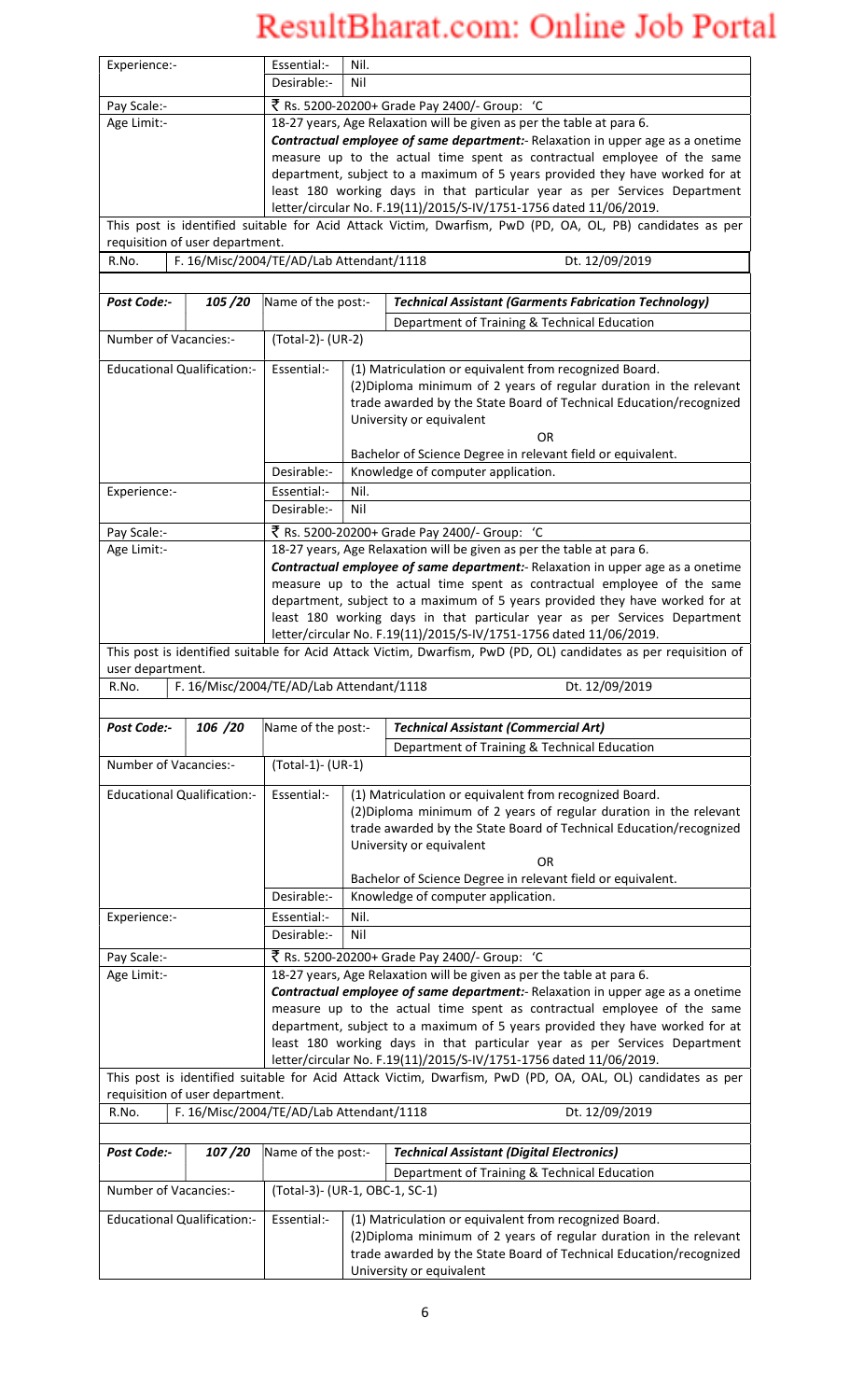|                                                                                                                                                           |                                          |                                                                                                                                                         |                                                                                                                                                         | OR                                                                                                                   |  |  |  |  |  |
|-----------------------------------------------------------------------------------------------------------------------------------------------------------|------------------------------------------|---------------------------------------------------------------------------------------------------------------------------------------------------------|---------------------------------------------------------------------------------------------------------------------------------------------------------|----------------------------------------------------------------------------------------------------------------------|--|--|--|--|--|
|                                                                                                                                                           |                                          |                                                                                                                                                         |                                                                                                                                                         | Bachelor of Science Degree in relevant field or equivalent.                                                          |  |  |  |  |  |
|                                                                                                                                                           |                                          | Desirable:-                                                                                                                                             |                                                                                                                                                         | Knowledge of computer application.                                                                                   |  |  |  |  |  |
| Experience:-                                                                                                                                              |                                          | Essential:-                                                                                                                                             | Nil.                                                                                                                                                    |                                                                                                                      |  |  |  |  |  |
|                                                                                                                                                           |                                          | Desirable:-                                                                                                                                             | Nil                                                                                                                                                     |                                                                                                                      |  |  |  |  |  |
| Pay Scale:-                                                                                                                                               |                                          |                                                                                                                                                         |                                                                                                                                                         | ₹ Rs. 5200-20200+ Grade Pay 2400/- Group: 'C                                                                         |  |  |  |  |  |
| Age Limit:-                                                                                                                                               |                                          | 18-27 years, Age Relaxation will be given as per the table at para 6.<br>Contractual employee of same department:- Relaxation in upper age as a onetime |                                                                                                                                                         |                                                                                                                      |  |  |  |  |  |
|                                                                                                                                                           |                                          |                                                                                                                                                         | measure up to the actual time spent as contractual employee of the same                                                                                 |                                                                                                                      |  |  |  |  |  |
|                                                                                                                                                           |                                          |                                                                                                                                                         | department, subject to a maximum of 5 years provided they have worked for at                                                                            |                                                                                                                      |  |  |  |  |  |
|                                                                                                                                                           |                                          |                                                                                                                                                         | least 180 working days in that particular year as per Services Department                                                                               |                                                                                                                      |  |  |  |  |  |
|                                                                                                                                                           |                                          |                                                                                                                                                         | letter/circular No. F.19(11)/2015/S-IV/1751-1756 dated 11/06/2019.                                                                                      |                                                                                                                      |  |  |  |  |  |
| user department.                                                                                                                                          |                                          |                                                                                                                                                         |                                                                                                                                                         | This post is identified suitable for Acid Attack Victim, Dwarfism, PwD (PD, OL) candidates as per requisition of     |  |  |  |  |  |
| R.No.                                                                                                                                                     | F. 16/Misc/2004/TE/AD/Lab Attendant/1118 |                                                                                                                                                         |                                                                                                                                                         | Dt. 12/09/2019                                                                                                       |  |  |  |  |  |
|                                                                                                                                                           |                                          |                                                                                                                                                         |                                                                                                                                                         |                                                                                                                      |  |  |  |  |  |
| Post Code:-                                                                                                                                               | 108/20                                   | Name of the post:-                                                                                                                                      |                                                                                                                                                         | <b>Technical Assistant (Mechanical)</b>                                                                              |  |  |  |  |  |
|                                                                                                                                                           |                                          |                                                                                                                                                         |                                                                                                                                                         | Department of Training & Technical Education                                                                         |  |  |  |  |  |
|                                                                                                                                                           | Number of Vacancies:-                    |                                                                                                                                                         |                                                                                                                                                         | (Total-14)- (EWS-1, UR-7, OBC-3, SC-2, ST-1)                                                                         |  |  |  |  |  |
|                                                                                                                                                           | <b>Educational Qualification:-</b>       | Essential:-                                                                                                                                             |                                                                                                                                                         | (1) Matriculation or equivalent from recognized Board.                                                               |  |  |  |  |  |
|                                                                                                                                                           |                                          |                                                                                                                                                         |                                                                                                                                                         | (2) Diploma minimum of 2 years of regular duration in the relevant                                                   |  |  |  |  |  |
|                                                                                                                                                           |                                          |                                                                                                                                                         |                                                                                                                                                         | trade awarded by the State Board of Technical Education/recognized<br>University or equivalent                       |  |  |  |  |  |
|                                                                                                                                                           |                                          |                                                                                                                                                         |                                                                                                                                                         | OR.                                                                                                                  |  |  |  |  |  |
|                                                                                                                                                           |                                          |                                                                                                                                                         |                                                                                                                                                         | Bachelor of Science Degree in relevant field or equivalent.                                                          |  |  |  |  |  |
|                                                                                                                                                           |                                          | Desirable:-                                                                                                                                             |                                                                                                                                                         | Knowledge of computer application.                                                                                   |  |  |  |  |  |
| Experience:-                                                                                                                                              |                                          | Essential:-                                                                                                                                             | Nil.                                                                                                                                                    |                                                                                                                      |  |  |  |  |  |
|                                                                                                                                                           |                                          | Desirable:-                                                                                                                                             | Nil                                                                                                                                                     |                                                                                                                      |  |  |  |  |  |
| Pay Scale:-                                                                                                                                               |                                          |                                                                                                                                                         | ₹ Rs. 5200-20200+ Grade Pay 2400/- Group: 'C                                                                                                            |                                                                                                                      |  |  |  |  |  |
| Age Limit:-                                                                                                                                               |                                          |                                                                                                                                                         | 18-27 years, Age Relaxation will be given as per the table at para 6.<br>Contractual employee of same department:- Relaxation in upper age as a onetime |                                                                                                                      |  |  |  |  |  |
|                                                                                                                                                           |                                          |                                                                                                                                                         | measure up to the actual time spent as contractual employee of the same                                                                                 |                                                                                                                      |  |  |  |  |  |
|                                                                                                                                                           |                                          |                                                                                                                                                         |                                                                                                                                                         | department, subject to a maximum of 5 years provided they have worked for at                                         |  |  |  |  |  |
|                                                                                                                                                           |                                          |                                                                                                                                                         | least 180 working days in that particular year as per Services Department                                                                               |                                                                                                                      |  |  |  |  |  |
|                                                                                                                                                           |                                          |                                                                                                                                                         |                                                                                                                                                         | letter/circular No. F.19(11)/2015/S-IV/1751-1756 dated 11/06/2019.                                                   |  |  |  |  |  |
| user department.                                                                                                                                          |                                          |                                                                                                                                                         |                                                                                                                                                         | This post is identified suitable for Acid Attack Victim, Dwarfism, PwD (PD, OL) candidates as per requisition of     |  |  |  |  |  |
| R.No.                                                                                                                                                     | F. 16/Misc/2004/TE/AD/Lab Attendant/1118 |                                                                                                                                                         |                                                                                                                                                         | Dt. 12/09/2019                                                                                                       |  |  |  |  |  |
|                                                                                                                                                           |                                          |                                                                                                                                                         |                                                                                                                                                         |                                                                                                                      |  |  |  |  |  |
| Post Code:-                                                                                                                                               | 109/20                                   | Name of the post:-                                                                                                                                      |                                                                                                                                                         | <b>Technical Assistant (Medical Lab Technology)</b>                                                                  |  |  |  |  |  |
|                                                                                                                                                           |                                          |                                                                                                                                                         |                                                                                                                                                         | Department of Training & Technical Education                                                                         |  |  |  |  |  |
|                                                                                                                                                           | Number of Vacancies:-                    | (Total-4)- (UR-2, OBC-1, SC-1)                                                                                                                          |                                                                                                                                                         |                                                                                                                      |  |  |  |  |  |
|                                                                                                                                                           | <b>Educational Qualification:-</b>       | Essential:-                                                                                                                                             |                                                                                                                                                         | (1) Matriculation or equivalent from recognized Board.                                                               |  |  |  |  |  |
|                                                                                                                                                           |                                          |                                                                                                                                                         |                                                                                                                                                         | (2) Diploma minimum of 2 years of regular duration in the relevant                                                   |  |  |  |  |  |
|                                                                                                                                                           |                                          |                                                                                                                                                         |                                                                                                                                                         | trade awarded by the State Board of Technical Education/recognized                                                   |  |  |  |  |  |
|                                                                                                                                                           |                                          |                                                                                                                                                         |                                                                                                                                                         | University or equivalent                                                                                             |  |  |  |  |  |
|                                                                                                                                                           |                                          |                                                                                                                                                         |                                                                                                                                                         | OR.<br>Bachelor of Science Degree in relevant field or equivalent.                                                   |  |  |  |  |  |
|                                                                                                                                                           |                                          | Desirable:-                                                                                                                                             |                                                                                                                                                         | Knowledge of computer application.                                                                                   |  |  |  |  |  |
| Experience:-                                                                                                                                              |                                          | Essential:-                                                                                                                                             | Nil.                                                                                                                                                    |                                                                                                                      |  |  |  |  |  |
|                                                                                                                                                           |                                          | Desirable:-                                                                                                                                             | Nil                                                                                                                                                     |                                                                                                                      |  |  |  |  |  |
| Pay Scale:-                                                                                                                                               |                                          |                                                                                                                                                         |                                                                                                                                                         | ₹ Rs. 5200-20200+ Grade Pay 2400/- Group: 'C                                                                         |  |  |  |  |  |
| Age Limit:-                                                                                                                                               |                                          |                                                                                                                                                         |                                                                                                                                                         | 18-27 years, Age Relaxation will be given as per the table at para 6.                                                |  |  |  |  |  |
|                                                                                                                                                           |                                          |                                                                                                                                                         |                                                                                                                                                         | Contractual employee of same department:- Relaxation in upper age as a onetime                                       |  |  |  |  |  |
|                                                                                                                                                           |                                          |                                                                                                                                                         |                                                                                                                                                         | measure up to the actual time spent as contractual employee of the same                                              |  |  |  |  |  |
| department, subject to a maximum of 5 years provided they have worked for at<br>least 180 working days in that particular year as per Services Department |                                          |                                                                                                                                                         |                                                                                                                                                         |                                                                                                                      |  |  |  |  |  |
|                                                                                                                                                           |                                          |                                                                                                                                                         |                                                                                                                                                         | letter/circular No. F.19(11)/2015/S-IV/1751-1756 dated 11/06/2019.                                                   |  |  |  |  |  |
|                                                                                                                                                           |                                          |                                                                                                                                                         |                                                                                                                                                         | This post is identified suitable for Acid Attack Victim, Dwarfism, PwD (PD, OL, BL) candidates as per requisition of |  |  |  |  |  |
| user department.<br>R.No.                                                                                                                                 | F. 16/Misc/2004/TE/AD/Lab Attendant/1118 |                                                                                                                                                         |                                                                                                                                                         | Dt. 12/09/2019                                                                                                       |  |  |  |  |  |
|                                                                                                                                                           |                                          |                                                                                                                                                         |                                                                                                                                                         |                                                                                                                      |  |  |  |  |  |
| Post Code:-                                                                                                                                               | 110/20                                   | Name of the post:-                                                                                                                                      |                                                                                                                                                         | <b>Technical Assistant (Modern Office Practice) English</b>                                                          |  |  |  |  |  |
|                                                                                                                                                           |                                          |                                                                                                                                                         |                                                                                                                                                         | Department of Training & Technical Education                                                                         |  |  |  |  |  |
| Number of Vacancies:-                                                                                                                                     |                                          | (Total-2)- (UR-1, SC-1)                                                                                                                                 |                                                                                                                                                         |                                                                                                                      |  |  |  |  |  |
|                                                                                                                                                           |                                          |                                                                                                                                                         |                                                                                                                                                         |                                                                                                                      |  |  |  |  |  |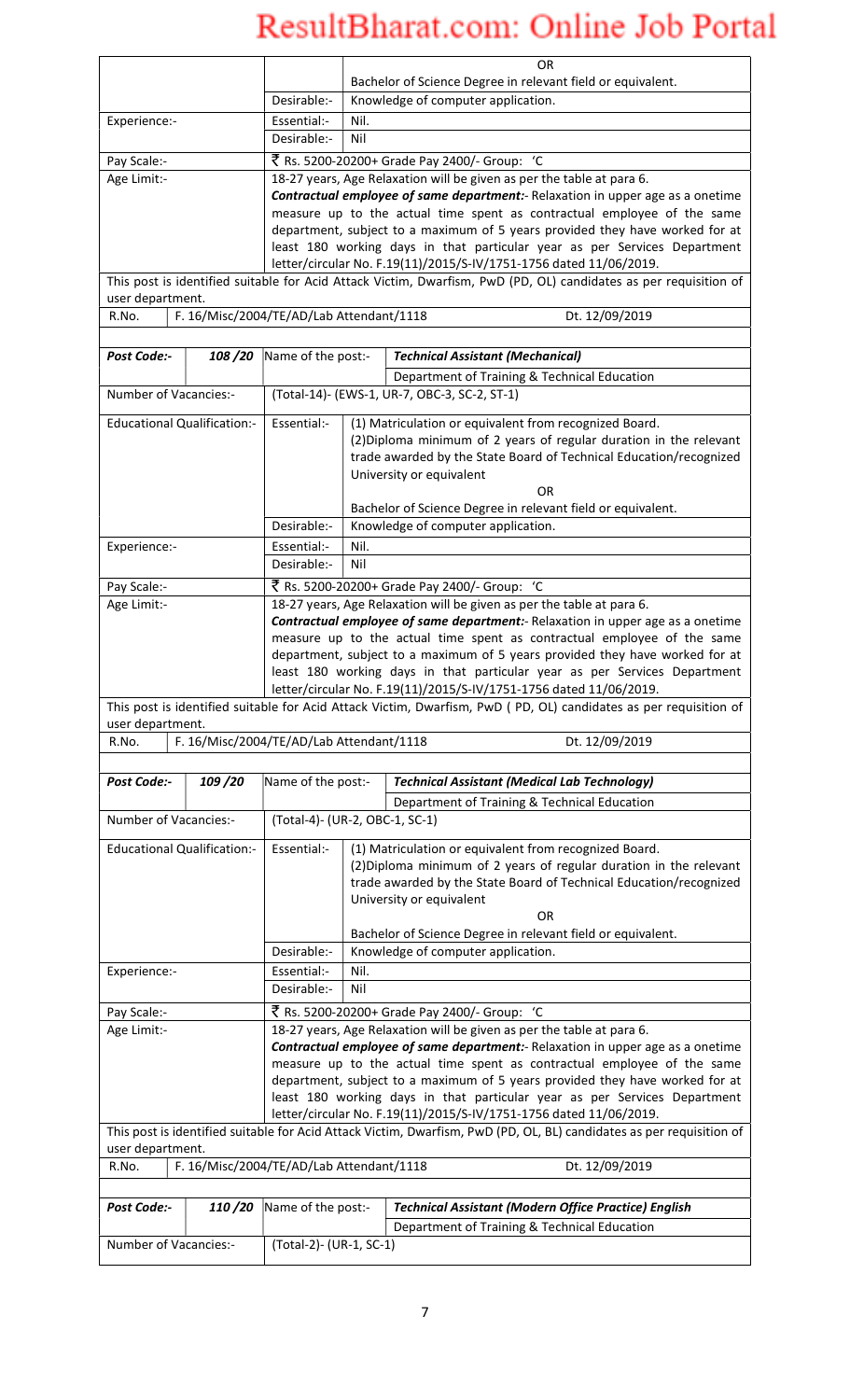| <b>Educational Qualification:-</b>             |        | Essential:-<br>Desirable:-               |      | (1) Matriculation or equivalent from recognized Board.<br>(2) Diploma minimum of 2 years of regular duration in the relevant<br>trade awarded by the State Board of Technical Education/recognized<br>University or equivalent<br><b>OR</b><br>Bachelor of Science Degree in relevant field or equivalent.<br>Knowledge of computer application.                                                                                                                                                                                                                                                                                          |  |  |  |  |
|------------------------------------------------|--------|------------------------------------------|------|-------------------------------------------------------------------------------------------------------------------------------------------------------------------------------------------------------------------------------------------------------------------------------------------------------------------------------------------------------------------------------------------------------------------------------------------------------------------------------------------------------------------------------------------------------------------------------------------------------------------------------------------|--|--|--|--|
| Experience:-                                   |        | Essential:-                              | Nil. |                                                                                                                                                                                                                                                                                                                                                                                                                                                                                                                                                                                                                                           |  |  |  |  |
|                                                |        | Desirable:-                              | Nil  |                                                                                                                                                                                                                                                                                                                                                                                                                                                                                                                                                                                                                                           |  |  |  |  |
| Pay Scale:-                                    |        |                                          |      | ₹ Rs. 5200-20200+ Grade Pay 2400/- Group: 'C                                                                                                                                                                                                                                                                                                                                                                                                                                                                                                                                                                                              |  |  |  |  |
| Age Limit:-                                    |        |                                          |      | 18-27 years, Age Relaxation will be given as per the table at para 6.                                                                                                                                                                                                                                                                                                                                                                                                                                                                                                                                                                     |  |  |  |  |
|                                                |        |                                          |      | <b>Contractual employee of same department:</b> - Relaxation in upper age as a onetime<br>measure up to the actual time spent as contractual employee of the same<br>department, subject to a maximum of 5 years provided they have worked for at<br>least 180 working days in that particular year as per Services Department<br>letter/circular No. F.19(11)/2015/S-IV/1751-1756 dated 11/06/2019.<br>This post is identified suitable for Acid Attack Victim, Dwarfism, PwD (OA, OL, BL) candidates as per requisition                                                                                                                 |  |  |  |  |
| of user department.                            |        |                                          |      |                                                                                                                                                                                                                                                                                                                                                                                                                                                                                                                                                                                                                                           |  |  |  |  |
| R.No.                                          |        | F. 16/Misc/2004/TE/AD/Lab Attendant/1118 |      | Dt. 12/09/2019                                                                                                                                                                                                                                                                                                                                                                                                                                                                                                                                                                                                                            |  |  |  |  |
|                                                |        |                                          |      |                                                                                                                                                                                                                                                                                                                                                                                                                                                                                                                                                                                                                                           |  |  |  |  |
| Post Code:-                                    | 111/20 | Name of the post:-                       |      | <b>Technical Assistant (Electrical)</b>                                                                                                                                                                                                                                                                                                                                                                                                                                                                                                                                                                                                   |  |  |  |  |
| Number of Vacancies:-                          |        |                                          |      | Department of Training & Technical Education<br>(Total-12)- (EWS-1, UR-5, OBC-3, SC-2, ST-1)                                                                                                                                                                                                                                                                                                                                                                                                                                                                                                                                              |  |  |  |  |
|                                                |        |                                          |      |                                                                                                                                                                                                                                                                                                                                                                                                                                                                                                                                                                                                                                           |  |  |  |  |
| <b>Educational Qualification:-</b>             |        | Essential:-                              |      | (1) Matriculation or equivalent from recognized Board.<br>(2) Diploma minimum of 2 years of regular duration in the relevant<br>trade awarded by the State Board of Technical Education/recognized<br>University or equivalent<br>OR.                                                                                                                                                                                                                                                                                                                                                                                                     |  |  |  |  |
|                                                |        |                                          |      | Bachelor of Science Degree in relevant field or equivalent.                                                                                                                                                                                                                                                                                                                                                                                                                                                                                                                                                                               |  |  |  |  |
|                                                |        | Desirable:-                              |      | Knowledge of computer application.                                                                                                                                                                                                                                                                                                                                                                                                                                                                                                                                                                                                        |  |  |  |  |
| Experience:-                                   |        | Essential:-                              | Nil. |                                                                                                                                                                                                                                                                                                                                                                                                                                                                                                                                                                                                                                           |  |  |  |  |
|                                                |        | Desirable:-                              | Nil  |                                                                                                                                                                                                                                                                                                                                                                                                                                                                                                                                                                                                                                           |  |  |  |  |
| Pay Scale:-                                    |        |                                          |      | ₹ Rs. 5200-20200+ Grade Pay 2400/- Group: 'C                                                                                                                                                                                                                                                                                                                                                                                                                                                                                                                                                                                              |  |  |  |  |
| Age Limit:-                                    |        |                                          |      | 18-27 years, Age Relaxation will be given as per the table at para 6.<br><b>Contractual employee of same department:</b> - Relaxation in upper age as a onetime<br>measure up to the actual time spent as contractual employee of the same<br>department, subject to a maximum of 5 years provided they have worked for at<br>least 180 working days in that particular year as per Services Department<br>letter/circular No. F.19(11)/2015/S-IV/1751-1756 dated 11/06/2019.                                                                                                                                                             |  |  |  |  |
|                                                |        |                                          |      | This post is identified suitable for Acid Attack Victim, Dwarfism, PwD (PD, OL) candidates as per requisition of                                                                                                                                                                                                                                                                                                                                                                                                                                                                                                                          |  |  |  |  |
| user department.                               |        |                                          |      |                                                                                                                                                                                                                                                                                                                                                                                                                                                                                                                                                                                                                                           |  |  |  |  |
| R.No.                                          |        | F. 16/Misc/2004/TE/AD/Lab Attendant/1118 |      | Dt. 12/09/2019                                                                                                                                                                                                                                                                                                                                                                                                                                                                                                                                                                                                                            |  |  |  |  |
| Post Code:-                                    |        | Name of the post:-                       |      | <b>Technical Assistant (Electronic &amp; Communication)</b>                                                                                                                                                                                                                                                                                                                                                                                                                                                                                                                                                                               |  |  |  |  |
|                                                | 112/20 |                                          |      | Department of Training & Technical Education                                                                                                                                                                                                                                                                                                                                                                                                                                                                                                                                                                                              |  |  |  |  |
|                                                |        |                                          |      |                                                                                                                                                                                                                                                                                                                                                                                                                                                                                                                                                                                                                                           |  |  |  |  |
| Number of Vacancies:-                          |        |                                          |      | (Total-10)- (EWS-1, UR-4, OBC-3, SC-1, ST-1)                                                                                                                                                                                                                                                                                                                                                                                                                                                                                                                                                                                              |  |  |  |  |
| <b>Educational Qualification:-</b>             |        | Essential:-<br>Desirable:-               |      | (1) Matriculation or equivalent from recognized Board.<br>(2) Diploma minimum of 2 years of regular duration in the relevant<br>trade awarded by the State Board of Technical Education/recognized<br>University or equivalent<br>OR.<br>Bachelor of Science Degree in relevant field or equivalent.<br>Knowledge of computer application.                                                                                                                                                                                                                                                                                                |  |  |  |  |
| Experience:-                                   |        | Essential:-                              | Nil. |                                                                                                                                                                                                                                                                                                                                                                                                                                                                                                                                                                                                                                           |  |  |  |  |
|                                                |        | Desirable:-                              | Nil  |                                                                                                                                                                                                                                                                                                                                                                                                                                                                                                                                                                                                                                           |  |  |  |  |
| Pay Scale:-<br>Age Limit:-<br>user department. |        |                                          |      | ₹ Rs. 5200-20200+ Grade Pay 2400/- Group: 'C<br>18-27 years, Age Relaxation will be given as per the table at para 6.<br>Contractual employee of same department:- Relaxation in upper age as a onetime<br>measure up to the actual time spent as contractual employee of the same<br>department, subject to a maximum of 5 years provided they have worked for at<br>least 180 working days in that particular year as per Services Department<br>letter/circular No. F.19(11)/2015/S-IV/1751-1756 dated 11/06/2019.<br>This post is identified suitable for Acid Attack Victim, Dwarfism, PwD (PD, OL) candidates as per requisition of |  |  |  |  |
| R.No.                                          |        | F. 16/Misc/2004/TE/AD/Lab Attendant/1118 |      | Dt. 12/09/2019                                                                                                                                                                                                                                                                                                                                                                                                                                                                                                                                                                                                                            |  |  |  |  |
|                                                |        |                                          |      |                                                                                                                                                                                                                                                                                                                                                                                                                                                                                                                                                                                                                                           |  |  |  |  |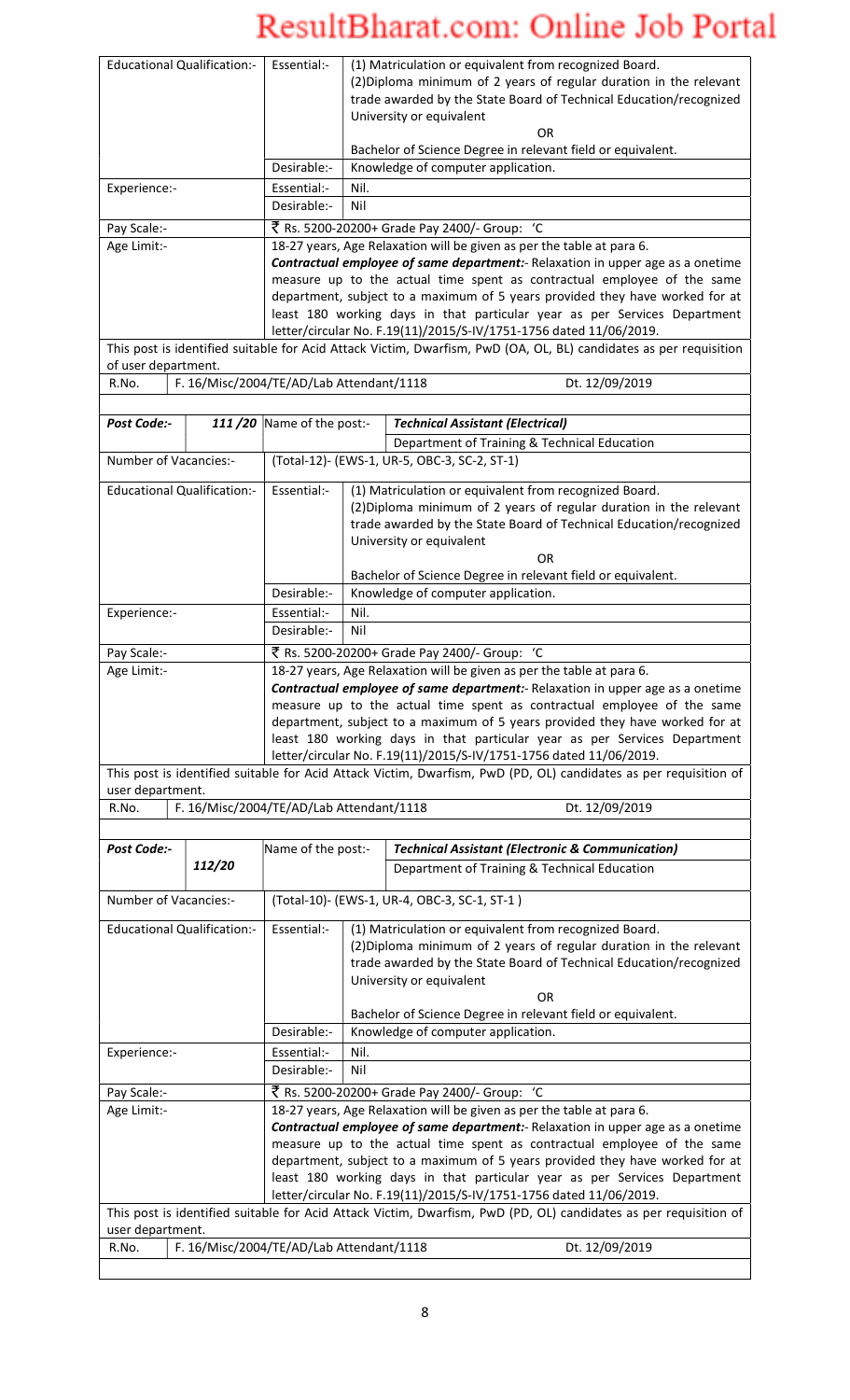| Post Code:-                                                   | 113/20 | Name of the post:-                       |                                                                                                                                                                                                                                                                                                                                                                                              | <b>Technical Assistant (Pharmacy)</b>                                                                                                                                                                                                                                                                                                                                                                                                                                                                                                                                                                                               |  |  |  |
|---------------------------------------------------------------|--------|------------------------------------------|----------------------------------------------------------------------------------------------------------------------------------------------------------------------------------------------------------------------------------------------------------------------------------------------------------------------------------------------------------------------------------------------|-------------------------------------------------------------------------------------------------------------------------------------------------------------------------------------------------------------------------------------------------------------------------------------------------------------------------------------------------------------------------------------------------------------------------------------------------------------------------------------------------------------------------------------------------------------------------------------------------------------------------------------|--|--|--|
| Number of Vacancies:-                                         |        | (Total-4)- (UR-2, OBC-1, SC-1)           |                                                                                                                                                                                                                                                                                                                                                                                              | Department of Training & Technical Education                                                                                                                                                                                                                                                                                                                                                                                                                                                                                                                                                                                        |  |  |  |
|                                                               |        |                                          |                                                                                                                                                                                                                                                                                                                                                                                              |                                                                                                                                                                                                                                                                                                                                                                                                                                                                                                                                                                                                                                     |  |  |  |
| <b>Educational Qualification:-</b>                            |        | Essential:-                              |                                                                                                                                                                                                                                                                                                                                                                                              | (1) Matriculation or equivalent from recognized Board.<br>(2) Diploma minimum of 2 years of regular duration in the relevant<br>trade awarded by the State Board of Technical Education/recognized<br>University or equivalent<br><b>OR</b>                                                                                                                                                                                                                                                                                                                                                                                         |  |  |  |
|                                                               |        |                                          |                                                                                                                                                                                                                                                                                                                                                                                              | Bachelor of Science Degree in relevant field or equivalent.                                                                                                                                                                                                                                                                                                                                                                                                                                                                                                                                                                         |  |  |  |
|                                                               |        | Desirable:-                              |                                                                                                                                                                                                                                                                                                                                                                                              | Knowledge of computer application.                                                                                                                                                                                                                                                                                                                                                                                                                                                                                                                                                                                                  |  |  |  |
| Experience:-                                                  |        | Essential:-                              | Nil.                                                                                                                                                                                                                                                                                                                                                                                         |                                                                                                                                                                                                                                                                                                                                                                                                                                                                                                                                                                                                                                     |  |  |  |
|                                                               |        | Desirable:-                              | Nil                                                                                                                                                                                                                                                                                                                                                                                          |                                                                                                                                                                                                                                                                                                                                                                                                                                                                                                                                                                                                                                     |  |  |  |
| Pay Scale:-<br>Age Limit:-<br>requisition of user department. |        |                                          |                                                                                                                                                                                                                                                                                                                                                                                              | ₹ Rs. 5200-20200+ Grade Pay 2400/- Group: 'C<br>18-27 years, Age Relaxation will be given as per the table at para 6.<br>Contractual employee of same department:- Relaxation in upper age as a onetime<br>measure up to the actual time spent as contractual employee of the same<br>department, subject to a maximum of 5 years provided they have worked for at<br>least 180 working days in that particular year as per Services Department<br>letter/circular No. F.19(11)/2015/S-IV/1751-1756 dated 11/06/2019.<br>This post is identified suitable for Acid Attack Victim, Dwarfism, PwD (PD, OL, OAL, OA) candidates as per |  |  |  |
| R.No.                                                         |        | F. 16/Misc/2004/TE/AD/Lab Attendant/1118 |                                                                                                                                                                                                                                                                                                                                                                                              | Dt. 12/09/2019                                                                                                                                                                                                                                                                                                                                                                                                                                                                                                                                                                                                                      |  |  |  |
|                                                               |        |                                          |                                                                                                                                                                                                                                                                                                                                                                                              |                                                                                                                                                                                                                                                                                                                                                                                                                                                                                                                                                                                                                                     |  |  |  |
| Post Code:-                                                   | 114/20 | Name of the post:-                       |                                                                                                                                                                                                                                                                                                                                                                                              | <b>Technical Assistant (Library Science)</b>                                                                                                                                                                                                                                                                                                                                                                                                                                                                                                                                                                                        |  |  |  |
| Number of Vacancies:-                                         |        |                                          |                                                                                                                                                                                                                                                                                                                                                                                              | Department of Training & Technical Education<br>(Total-1)- (OBC-1) including PwD(VH-01).                                                                                                                                                                                                                                                                                                                                                                                                                                                                                                                                            |  |  |  |
|                                                               |        |                                          |                                                                                                                                                                                                                                                                                                                                                                                              |                                                                                                                                                                                                                                                                                                                                                                                                                                                                                                                                                                                                                                     |  |  |  |
| <b>Educational Qualification:-</b>                            |        | Essential:-                              |                                                                                                                                                                                                                                                                                                                                                                                              | (1) Matriculation or equivalent from recognized Board.<br>(2) Diploma minimum of 2 years of regular duration in the relevant<br>trade awarded by the State Board of Technical Education/recognized<br>University or equivalent<br>OR.                                                                                                                                                                                                                                                                                                                                                                                               |  |  |  |
|                                                               |        |                                          |                                                                                                                                                                                                                                                                                                                                                                                              | Bachelor of Science Degree in relevant field or equivalent.                                                                                                                                                                                                                                                                                                                                                                                                                                                                                                                                                                         |  |  |  |
|                                                               |        | Desirable:-                              | Knowledge of computer application.                                                                                                                                                                                                                                                                                                                                                           |                                                                                                                                                                                                                                                                                                                                                                                                                                                                                                                                                                                                                                     |  |  |  |
| Experience:-                                                  |        | Essential:-<br>Desirable:-               | Nil.<br>Nil                                                                                                                                                                                                                                                                                                                                                                                  |                                                                                                                                                                                                                                                                                                                                                                                                                                                                                                                                                                                                                                     |  |  |  |
|                                                               |        |                                          |                                                                                                                                                                                                                                                                                                                                                                                              |                                                                                                                                                                                                                                                                                                                                                                                                                                                                                                                                                                                                                                     |  |  |  |
| Pay Scale:-<br>Age Limit:-                                    |        |                                          |                                                                                                                                                                                                                                                                                                                                                                                              | ₹ Rs. 5200-20200+ Grade Pay 2400/- Group: 'C<br>18-27 years, Age Relaxation will be given as per the table at para 6.<br>Contractual employee of same department:- Relaxation in upper age as a onetime<br>measure up to the actual time spent as contractual employee of the same<br>department, subject to a maximum of 5 years provided they have worked for at<br>least 180 working days in that particular year as per Services Department<br>letter/circular No. F.19(11)/2015/S-IV/1751-1756 dated 11/06/2019.                                                                                                               |  |  |  |
|                                                               |        |                                          |                                                                                                                                                                                                                                                                                                                                                                                              | This post is identified suitable for Acid Attack Victim, Dwarfism, PwD (PD, OL, OA, PB, B) candidates as per                                                                                                                                                                                                                                                                                                                                                                                                                                                                                                                        |  |  |  |
| requisition of user department.<br>R.No.                      |        | F. 16/Misc/2004/TE/AD/Lab Attendant/1118 |                                                                                                                                                                                                                                                                                                                                                                                              | Dt. 12/09/2019                                                                                                                                                                                                                                                                                                                                                                                                                                                                                                                                                                                                                      |  |  |  |
|                                                               |        |                                          |                                                                                                                                                                                                                                                                                                                                                                                              |                                                                                                                                                                                                                                                                                                                                                                                                                                                                                                                                                                                                                                     |  |  |  |
| Post Code:-                                                   | 115/20 | Name of the post:-                       |                                                                                                                                                                                                                                                                                                                                                                                              | <b>Technical Assistant (Computer)</b>                                                                                                                                                                                                                                                                                                                                                                                                                                                                                                                                                                                               |  |  |  |
|                                                               |        |                                          |                                                                                                                                                                                                                                                                                                                                                                                              | Department of Training & Technical Education                                                                                                                                                                                                                                                                                                                                                                                                                                                                                                                                                                                        |  |  |  |
| Number of Vacancies:-<br><b>Educational Qualification:-</b>   |        | Essential:-                              | (Total-28)- (EWS-3, UR-13, OBC-7, SC-4, ST-1) including PwD (Multiple Disability-2).<br>(1) Matriculation or equivalent from recognized Board.<br>(2) Diploma minimum of 2 years of regular duration in the relevant<br>trade awarded by the State Board of Technical Education/recognized<br>University or equivalent<br>OR.<br>Bachelor of Science Degree in relevant field or equivalent. |                                                                                                                                                                                                                                                                                                                                                                                                                                                                                                                                                                                                                                     |  |  |  |
|                                                               |        | Desirable:-                              |                                                                                                                                                                                                                                                                                                                                                                                              | Knowledge of computer application.                                                                                                                                                                                                                                                                                                                                                                                                                                                                                                                                                                                                  |  |  |  |
| Experience:-                                                  |        | Essential:-                              | Nil.                                                                                                                                                                                                                                                                                                                                                                                         |                                                                                                                                                                                                                                                                                                                                                                                                                                                                                                                                                                                                                                     |  |  |  |
|                                                               |        | Desirable:-                              |                                                                                                                                                                                                                                                                                                                                                                                              | 3 years experience of teaching in a college / Higher Secondary                                                                                                                                                                                                                                                                                                                                                                                                                                                                                                                                                                      |  |  |  |
| Pay Scale:-                                                   |        |                                          |                                                                                                                                                                                                                                                                                                                                                                                              | School/ high School in the subject concerned.<br>₹ Rs. 5200-20200+ Grade Pay 2400/- Group: 'C                                                                                                                                                                                                                                                                                                                                                                                                                                                                                                                                       |  |  |  |
| Age Limit:-                                                   |        |                                          |                                                                                                                                                                                                                                                                                                                                                                                              | 18-27 years, Age Relaxation will be given as per the table at para 6.<br>Contractual employee of same department:- Relaxation in upper age as a onetime                                                                                                                                                                                                                                                                                                                                                                                                                                                                             |  |  |  |
|                                                               |        |                                          |                                                                                                                                                                                                                                                                                                                                                                                              | measure up to the actual time spent as contractual employee of the same<br>department, subject to a maximum of 5 years provided they have worked for at                                                                                                                                                                                                                                                                                                                                                                                                                                                                             |  |  |  |
|                                                               |        |                                          |                                                                                                                                                                                                                                                                                                                                                                                              | least 180 working days in that particular year as per Services Department                                                                                                                                                                                                                                                                                                                                                                                                                                                                                                                                                           |  |  |  |
|                                                               |        |                                          |                                                                                                                                                                                                                                                                                                                                                                                              | letter/circular No. F.19(11)/2015/S-IV/1751-1756 dated 11/06/2019.                                                                                                                                                                                                                                                                                                                                                                                                                                                                                                                                                                  |  |  |  |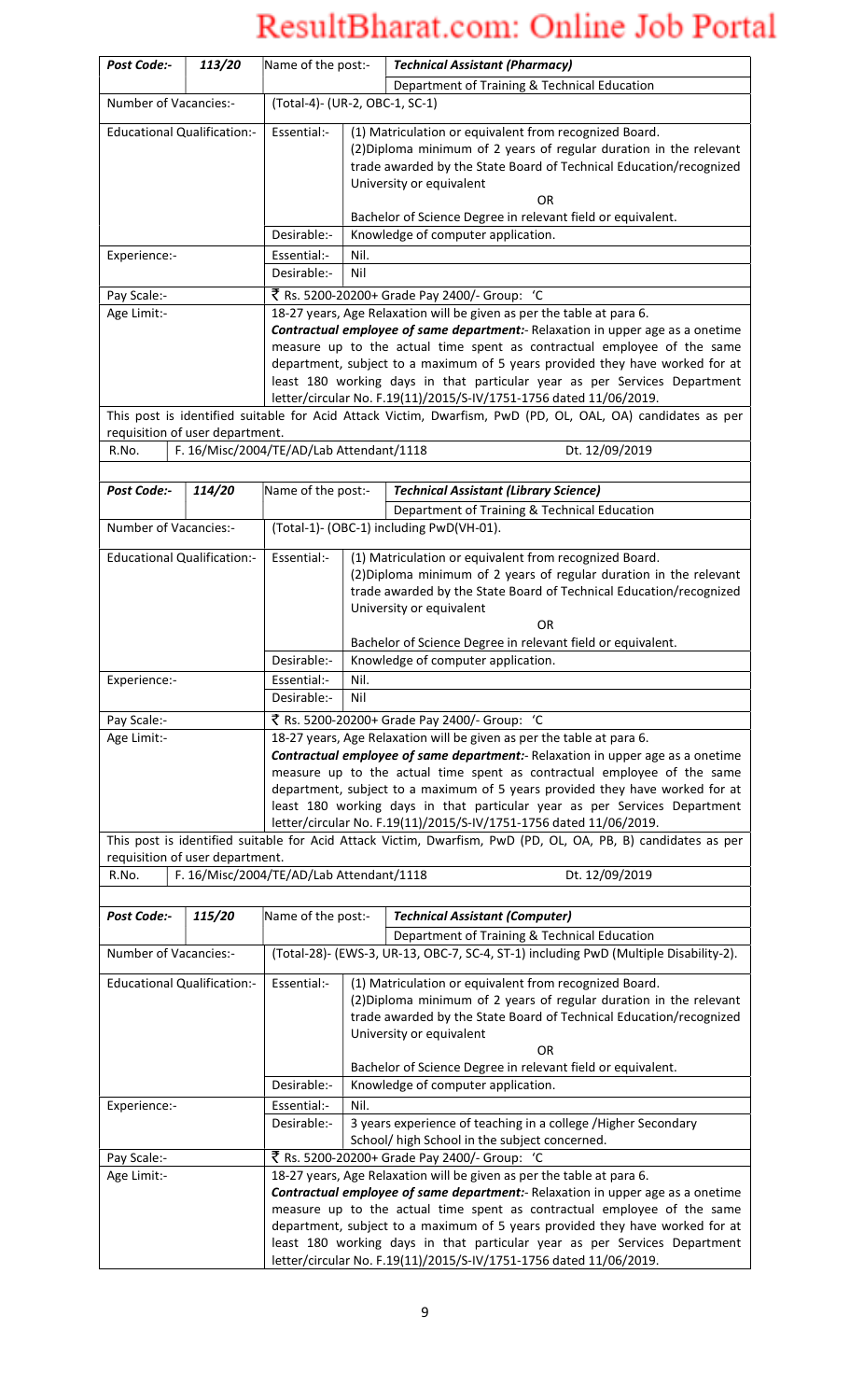| This post is identified suitable for Acid Attack Victim, Dwarfism, PwD (PD, OL, OA, PB, MD) candidates as per<br>requisition of user department. |                                          |                    |                                                            |                                                                                                                   |  |  |  |  |
|--------------------------------------------------------------------------------------------------------------------------------------------------|------------------------------------------|--------------------|------------------------------------------------------------|-------------------------------------------------------------------------------------------------------------------|--|--|--|--|
| R.No.                                                                                                                                            |                                          |                    | F. 16/Misc/2004/TE/AD/Lab Attendant/1118<br>Dt. 12/09/2019 |                                                                                                                   |  |  |  |  |
|                                                                                                                                                  |                                          |                    |                                                            |                                                                                                                   |  |  |  |  |
| Post Code:-                                                                                                                                      | 116/20                                   | Name of the post:- |                                                            | <b>Technical Assistant (Fashion Design)</b>                                                                       |  |  |  |  |
|                                                                                                                                                  |                                          |                    |                                                            | Department of Training & Technical Education                                                                      |  |  |  |  |
| Number of Vacancies:-                                                                                                                            |                                          |                    |                                                            | (Total-2)- (EWS-1, OBC-1) including PwD (PD-1).                                                                   |  |  |  |  |
|                                                                                                                                                  | <b>Educational Qualification:-</b>       | Essential:-        |                                                            | (1) Matriculation or equivalent from recognized Board.                                                            |  |  |  |  |
|                                                                                                                                                  |                                          |                    |                                                            | (2) Diploma minimum of 2 years of regular duration in the relevant                                                |  |  |  |  |
|                                                                                                                                                  |                                          |                    |                                                            | trade awarded by the State Board of Technical Education/recognized                                                |  |  |  |  |
|                                                                                                                                                  |                                          |                    |                                                            | University or equivalent                                                                                          |  |  |  |  |
|                                                                                                                                                  |                                          |                    |                                                            | OR                                                                                                                |  |  |  |  |
|                                                                                                                                                  |                                          |                    |                                                            | Bachelor of Science Degree in relevant field or equivalent.                                                       |  |  |  |  |
|                                                                                                                                                  |                                          | Desirable:-        | Knowledge of computer application.                         |                                                                                                                   |  |  |  |  |
| Experience:-                                                                                                                                     |                                          | Essential:-        | Nil.                                                       |                                                                                                                   |  |  |  |  |
|                                                                                                                                                  |                                          | Desirable:-        |                                                            | 3 years experience of teaching in a college /Higher Secondary                                                     |  |  |  |  |
|                                                                                                                                                  |                                          |                    |                                                            | School/ high School in the subject concerned.                                                                     |  |  |  |  |
| Pay Scale:-                                                                                                                                      |                                          |                    |                                                            | ₹ Rs. 5200-20200+ Grade Pay 2400/- Group: 'C                                                                      |  |  |  |  |
| Age Limit:-                                                                                                                                      |                                          |                    |                                                            | 18-27 years, Age Relaxation will be given as per the table at para 6.                                             |  |  |  |  |
|                                                                                                                                                  |                                          |                    |                                                            | <b>Contractual employee of same department:</b> - Relaxation in upper age as a onetime                            |  |  |  |  |
|                                                                                                                                                  |                                          |                    |                                                            | measure up to the actual time spent as contractual employee of the same                                           |  |  |  |  |
|                                                                                                                                                  |                                          |                    |                                                            | department, subject to a maximum of 5 years provided they have worked for at                                      |  |  |  |  |
|                                                                                                                                                  |                                          |                    |                                                            | least 180 working days in that particular year as per Services Department                                         |  |  |  |  |
|                                                                                                                                                  |                                          |                    |                                                            | letter/circular No. F.19(11)/2015/S-IV/1751-1756 dated 11/06/2019.                                                |  |  |  |  |
|                                                                                                                                                  |                                          |                    |                                                            | This post is identified suitable for Acid Attack Victim, Dwarfism, PwD (PD, OL, OA) candidates as per requisition |  |  |  |  |
| of user department.                                                                                                                              |                                          |                    |                                                            |                                                                                                                   |  |  |  |  |
| R.No.                                                                                                                                            | F. 16/Misc/2004/TE/AD/Lab Attendant/1118 |                    |                                                            | Dt. 12/09/2019                                                                                                    |  |  |  |  |

### NOTE :

- 1. The candidates must apply **Online** only. No other mode of application shall be accepted.
- 2. The candidates must read the INSTRUCTIONS FOR APPLYING ONLINE carefully, which are available at http://dsssbonline.nic.in (when candidate login for filling up of applications) before filling up Online Application Form for the post(s) concerned.
- 3. Benefit of reservation for various categories i.e. SC/ST/OBC/EWSs etc. shall be given as per the policy of Govt. of NCT of Delhi.
- 4. The successful candidates will be required to submit legible Self attested copies of the documents, Admit Card containing signature of the Invigilator (used in examination) along with the hard copy of printout of online application form in OARS at the time of verification of documents (any information contained in the attached certificates shall not be considered unless it is claimed in the application form).
- 5. The centers for holding the examination will be in Delhi/NCR only.
- 6. The candidates must carry in original Aadhaar Card/ any other Govt. issued Identity proof to the examination centre, failing which they shall not be allowed to appear for the examination.

### 1. EXAMINATION FEES AND MODE OF PAYMENT: ₹ 100/- (One Hundred only)

- a) Women candidates and candidates belonging to Schedule Caste, Schedule Tribe, P.W.D. & Ex-serviceman category are exempted from paying Application fee.
- b) Ex-servicemen who have already secured employment in civil side under Central Government on regular basis after availing of the benefits of reservation given to ex-servicemen for their re-employment are NOT eligible for fee concession.
- c) The candidates submitting their application online should pay the requisite fees only through SBI e-pay. Other mode of payment will not be considered and the application of such candidates will be rejected out rightly and payment made shall stand forfeited.
- d) Fee once paid will not be refunded under any circumstances.
- 2. MODE OF SELECTION: The selection shall be made through One Tier and Two Tier examination scheme and Skill Test wherever applicable.

### Examination Scheme:

DSSSB will conduct One Tier and Two Tier Examination for the post codes as per examination scheme given in Annexure-I. However, DSSSB reserves the right to change/amend the examination scheme, if so required, any time before the examination.

#### Note:

- (i) The Examination questions will be bilingual (Hindi & English) except for the Language papers which would be in the language concerned only.
- (ii) There is no provision of re-evaluation/re-checking of Answer Sheets/Answer Scripts in respect of the examinations conducted by DSSSB.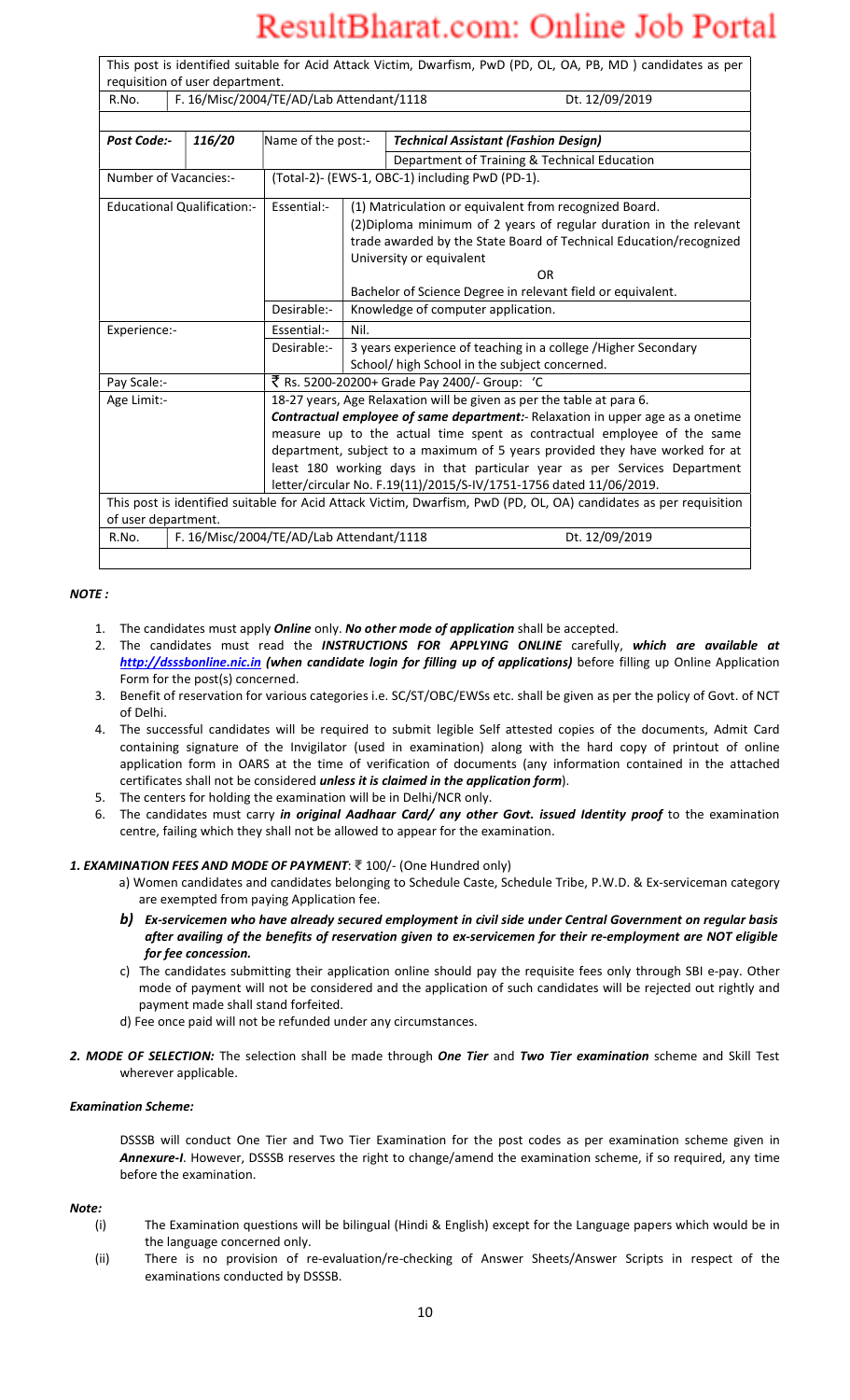- (iii) The DSSSB reserves the right to cancel/withdraw any question/questions from the Test.
- (iv) The Board has fixed the minimum qualifying marks for different categories (UR/SC/ST/OBC/P.W.D/EXSM) vide notice No. F.4(130)/P&P/13/DSSSB/20-33 dated 26/04/2013, in order to achieve qualitative selection and to recruit the best talent available and the same is available on the website of the Board, however, cutoff marks for selection in different categories may go higher depending upon the marks obtained by the candidates and number of vacancies.
- (v) The Board makes provisional selection of the candidates on the basis of information provided in the application and documents/certificates provided by the candidate at the time of submission of document / e-dossiers and recommend the same to the indenting/user department. Further the Appointing Authority i.e. the indenting/user department verifies and satisfies itself about the authenticity of documents/certificates and eligibility as per the Recruitment Rules and as per Government of India instructions issued in this regard vide MHA OM No. 2/29/54-RPS, 19/11/1954 before finally appointing the candidate(s). Therefore, the provisional selection of a candidate does not confer upon him/her any right of appointment unless the Appointing Authority is satisfied, after such inquiry as may be considered necessary, that the candidate is suitable in all respects for appointment to the post.
- (vi) In case of combined examination for more than one related posts the preference order of the posts by the candidate will be obtained at the time of document verification/e-dossier.
- (vii) In case of Combined Examination of common posts, the result of earlier post code Notified earlier shall be processed first.
- (viii) If there are two or more candidates in the same category having equal marks in the examination:

#### i. In case of One/Two Tier Technical Posts:-

- (a) Candidate securing more marks in subject specific section is to be placed higher in merit;
- (b) In case where the marks mentioned at (a) above are also equal, the candidate senior in age is to be placed higher in merit.
- (c) In case where the dates of birth are also the same, the candidate whose first name comes first in Alphabetical order (in English) is to be placed higher in merit.

#### ii. In case of Non-technical / General Posts:-

(a) Candidate senior in age is to be placed higher in merit.

(b) In case where the dates of birth are also the same, the candidate whose first name comes first in Alphabetical order (in English) is to be placed higher in merit.

(ix) Candidates may apply for more than one post codes but The Board may hold the examinations of two or more different post codes on the same day and candidate shall have to opt to take the examination of any one post code only.

#### 3. SYLLABUS: (for One Tier and Two Tier Examination Schemes) One Tier (General/Technical) Examination:-

#### Section-A:

- (i) General Awareness: Questions will be designed to test the ability of the candidate's General Awareness of the environment around him/her and its application to society. The questions will be designed to test knowledge of Current Events and of such matter of everyday observation as may be expected of an educated person. The test will also include questions relating to History, Polity, Constitution, Sports, Art & Culture, Geography, Economics, Everyday Science, Scientific Research, National/International Organizations /Institutions etc.
- (ii) General Intelligence & Reasoning Ability: The syllabus of General Intelligence & Reasoning Ability includes questions of both verbal and non-verbal types. Test may include questions on analogies, similarities, differences, space visualization, problem solving, analysis, judgment, decision making, visual memory, discrimination, observation, relationship, concepts, arithmetical reasoning, verbal and figure classification, arithmetical number series etc.
- (iii) Arithmetical & Numerical Ability : The test of Arithmetical and Numerical Abilities will cover Number Systems including questions on Simplification, Decimals, Data Interpretation, Fractions, L.C.M., H.C.F., Ratio & Proportion, Percentage, Average, Profit & Loss, Discount, Simple & Compound Interest, Mensuration, Time & Work, Time & Distance, Tables & Graphs etc.
- (iv) Hindi Language & Comprehension and English Language & Comprehension: In addition to the testing of candidate's understanding and comprehension of the English and Hindi Languages, questions on its Vocabulary, Grammar, Sentence Structure, Synonyms, Antonyms and its correct usage etc. would also be covered.
- SECTION B (Applicable only for one Tier Technical only): Post specific subject related questions: Objective Type Multiple Choice Questions on the subject concerned as per the qualification prescribed in the Recruitment Rules for the post.

#### Two Tier Examination Schemes:

- I. Syllabus of TIER-I Exam will be same as of One Tier exam.
- II. Syllabus of TIER-II Exam:

#### A. Part-I (MCQ/Objective type)

- (i) General Intelligence & reasoning ability same as in One Tier exam but with slightly higher level.
- (ii) Quantitative Aptitude In addition to Arithmetical and Numerical Abilities as in tier-I with slightly higher level, there will be questions on data interpretation & Analysis.
- (iii) General Awareness in addition to topics given for Tier-I there shall be question on history, culture, demography, geography & economy of Delhi, Administrative set up and Governance in NCT of Delhi, various schemes of Delhi Govt.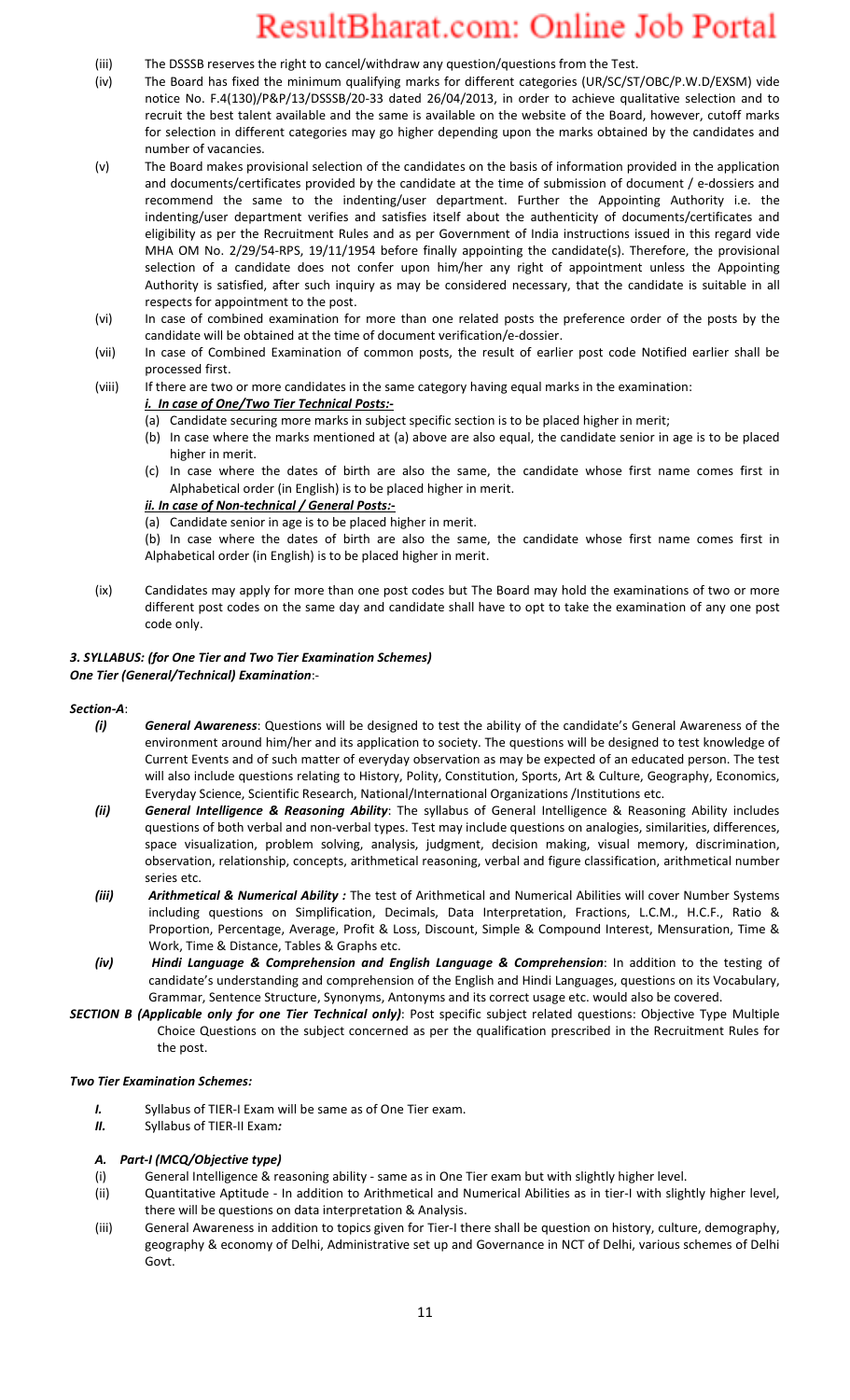(iv) English language & Comprehension - same as in tier-I but with slightly higher level.

#### B. Part-II : (Descriptive)

As per the Examination Scheme mentioned in the Annexure-I.

### 4. ELIGIBILITY CRITERIA:

- (i) The candidate must be a citizen of India.
- (ii) The educational qualification, age, experience etc. as stipulated in advertisement shall be determined as on the closing date of submission of application.

### 5. RESERVATION BENEFITS:

- (i) Reservation benefits will be available to the EWS/SC/ST/OBC/PwD & other special category candidates in accordance with the instructions / orders / circulars issued from time to time by the Govt. of Delhi.
- (ii) Candidates who wish to be considered against reserved vacancies and /or to seek age relaxation, must be in possession of relevant certificates (EWS/SC/ST/OBC/Non Creamy layer/PwD/Educational/Experience etc.) issued by the competent/notified authority (in prescribed format) on or before the cutoff date (closing date of advertisement) otherwise their claim for any category will not be entertained and their applications will be considered against Un-reserved (UR) category vacancies, if eligible otherwise. The candidate has to select that particular category when applying online for the Post. No request for change of Category will be entertained at any later stage.
- (iii) Only OBC (Delhi) candidates notified by Govt. of NCT of Delhi vide letter/order No. F.19(10)/2001/S-III/Pt.File/2278- 2285 dated 27/07/2007 and No. F.19(01)/2012/S.IV/1241-1258 dated 28/07/2016 will be given the benefit of reservation/age relaxation under OBC category. OBC (Outside) candidates will be treated as Un-reserved candidate and they must apply under UR category. The OBC candidates must be in possession of non-Creamy layer certificate, along with his/her caste certificate.
- (iv) Only following two types of certificates will be accepted as valid certificates for grant of benefit of reservation to OBCs:-
	- (A) OBC certificate (Delhi) issued by the Revenue Department of GNCT of Delhi, on the basis of a old certificate issued to any member of individual's family from GNCT of Delhi.
	- (B) OBC certificate issued by a competent authority outside Delhi to a person belonging to a community duly notified as OBC by GNCT of Delhi. This certificate should have mandatorily been issued on the basis of OBC certificate issued by Govt. of NCT of Delhi to a family member of the concerned person who had been residing in Delhi before 08/09/1993.
- (v) A Candidate belonging to SC/ST/OBC who is selected on the same standard as applied to general category candidates and who appears in the general merit list is treated as own merit candidate. Such candidate is adjusted against unreserved point of the reservation roster. Only such SC/ST/OBC candidates who are selected on the same standard as applied to general candidates shall not be adjusted against reserved vacancies. In other words, when a relaxed standard is applied in selecting an SC/ST/OBC candidate, for example in the age limit, experience, qualification, permitted number of chances in written examination, extended zone of consideration larger than what is provided for general category candidates, etc., the SC/ST/OBC candidates are to be counted against reserved vacancies. Such candidates would be deemed to be unavailable for consideration against unreserved vacancies.

| S.NO.          | <b>CATEGORIES</b>                                                                                                                              | <b>EXTENT OF AGE CONCESSION</b>                                                                                                                                                                                                                                                                                                                                     |
|----------------|------------------------------------------------------------------------------------------------------------------------------------------------|---------------------------------------------------------------------------------------------------------------------------------------------------------------------------------------------------------------------------------------------------------------------------------------------------------------------------------------------------------------------|
| $\mathbf{1}$ . | SC/ST                                                                                                                                          | 05 years                                                                                                                                                                                                                                                                                                                                                            |
| 2.             | <b>OBC</b>                                                                                                                                     | 03 years                                                                                                                                                                                                                                                                                                                                                            |
| 3.             | PwD                                                                                                                                            | 10 years                                                                                                                                                                                                                                                                                                                                                            |
| 4.             | $PWD + SC/ST$                                                                                                                                  | 15 years                                                                                                                                                                                                                                                                                                                                                            |
| 5.             | $PWD.+OBC$                                                                                                                                     | 13 years                                                                                                                                                                                                                                                                                                                                                            |
| 6.             | Departmental candidate with at<br>least<br>three<br>continuous<br>vears<br>service in Govt. of NCT of Delhi/its<br>local or autonomous bodies. | For Group B Post: -<br>Up to 05 years for Group 'B' posts (which are in the same<br>line or allied cadres and where a relationship could be<br>established that the service already rendered in a<br>particular post will be useful for the efficient discharge of<br>the duties of post) as per DoP&T O.M. No. 15012/2/2010-<br>Estt.(D) dated $27th$ March, 2012. |
|                |                                                                                                                                                | For Group C Post: -<br>Up to 40 years of age (45 years for SC/ST, 43 years for<br>OBC) for Group 'C' post (which are in the same line or<br>allied cadres) as per DoP&T O.M. No. 15012/2/2010-<br>Estt.(D) dated $27th$ March, 2012.                                                                                                                                |
| 7.             | <b>Meritorious Sports Persons</b>                                                                                                              | For Group C Post: -<br>Up to 05 years (10 years for SC/ST and 08 years for OBC<br>candidates)                                                                                                                                                                                                                                                                       |
| 8.             | Ex-Servicemen Group B & C (Non-<br>Gazetted)                                                                                                   | Period of Military service plus 3 years                                                                                                                                                                                                                                                                                                                             |
| 9.             | <b>Disabled</b><br>Defence<br>services<br>personnel (Group "C")                                                                                | 45 years (50 years of SC/ST, 48 years for OBC)                                                                                                                                                                                                                                                                                                                      |
| 10.            | Widows/divorced women/women                                                                                                                    | Up to the age of 35 years (up to 40 yrs for SC/ST & 38 for                                                                                                                                                                                                                                                                                                          |

## 6. AGE RELAXATION: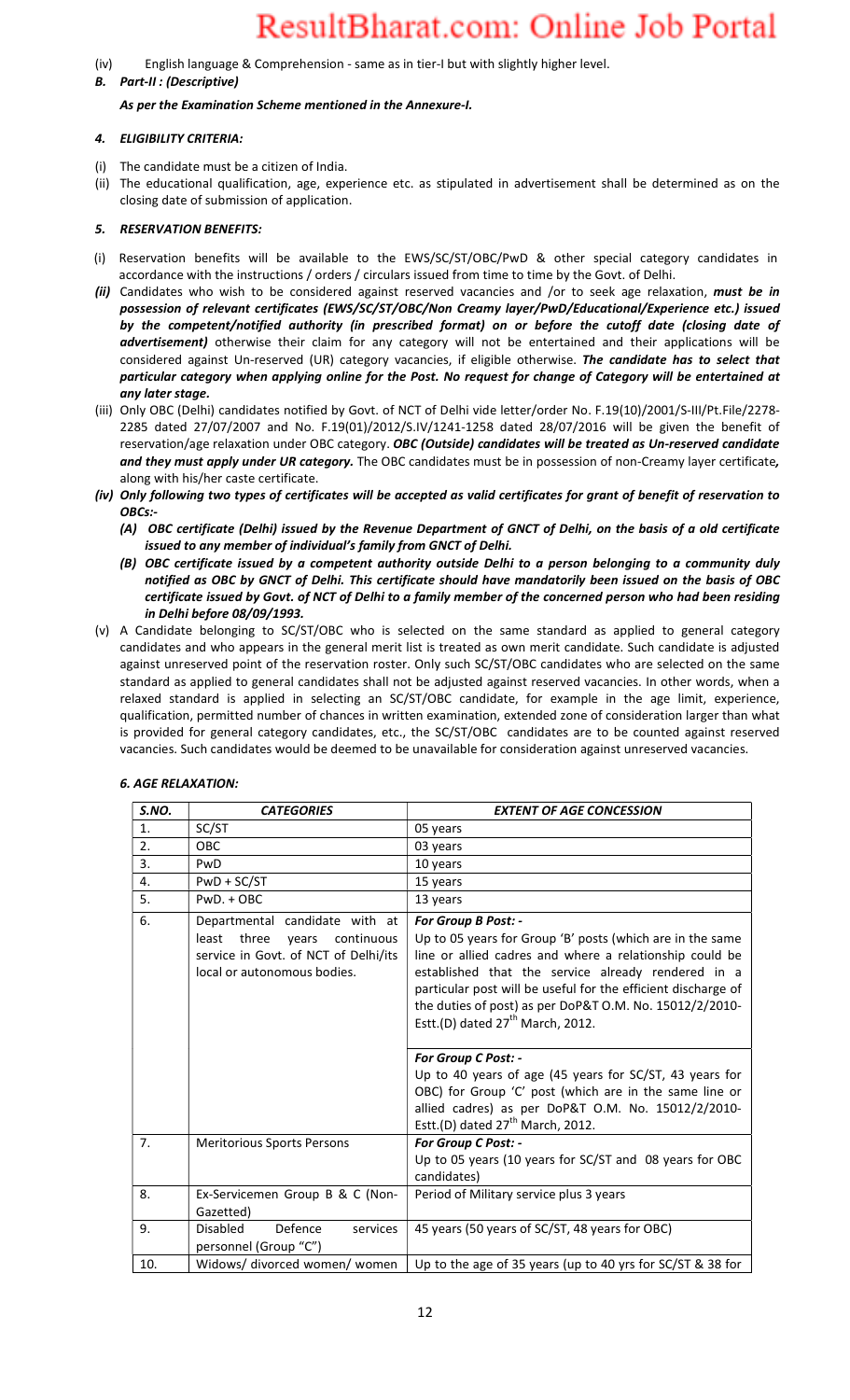judicially separated and who are OBC)

not re-married (for Group 'C' posts)

(Note:- The above age relaxations will be regulated as per DOPT Guidelines.)

- (i) Any specific age relaxation provided in the Recruitment Rules for posts of MCDs, NDMC and Autonomous Bodies of Government of Delhi shall be applicable in respect of those particular posts.
- (ii) In Recruitment Rules of the posts of MCDs, NDMC and Autonomous bodies of Government of Delhi; wherever it is mentioned that age relaxation shall be given as per Government of India instruction, the age relaxation given here-in-above shall be applicable.
- (iii) An Ex-serviceman who has already secured employment under the Central Government/Delhi Govt. or its autonomous/local bodies in Group C and D will be permitted the benefit of age relaxation as prescribed for ex-servicemen for securing another employment in higher grade or cadre in Group C and D. However, such candidate will not be eligible for benefit of reservation.
- (iv) In case of physically handicapped/Person with Disability, relaxation in age-limit shall be applicable irrespective of the fact whether post is reserved or not, provided the post is identified suitable for persons with disabilities.
- (v) If a person with disability is entitled to age concession by virtue of being a Departmental employee, concession to him/her will be admissible either as a 'person with disability' or as a 'Departmental employee' whichever may be more beneficial to him/her.

#### 7. GENERAL INSTRUCTIONS FOR CANDIDATES

- (i) The vacancies advertised are provisional and liable to vary (increase or decrease). In case the vacancy position is reduced to any number or even nil by the user department, Board is not liable to compensate the applicant for any consequential damage/ loss. Further, vacancies in respect of PH/ PwD candidates are liable to vary (increase or decrease) subject to provisions of RPwD Act 2016.
- (ii) The DSSSB reserves the right to cancel or modify the advertisement or part of it at any stage. The number of vacancies is provisional and subject to change.
- (iii) The Board reserves the right to cancel a part or entire process of examination or a part of it due to administrative reason(s) and in case of unfair means, cheating or other irregularities/ malpractice noticed by the Board. The Board also reserves the right to cancel or set up a new examination centre and divert the candidates to appear at that examination centre if required.
- (iv) The Board reserves the right to cancel any centre of exam and ask the candidates of that centre to appear at another centre. The Board also reserves the right to direct candidates of any centre to some other centre to take the Exam. No request for change in date, time and centre of exam will be accepted under any circumstances.
- (v) The Board reserves the right to change or make amendment in the examination scheme, given in Annexure-I, any time before the examination, if so required.
- (vi) The candidature of the candidate to the written Examination is entirely provisional and subject to the outcome of any direction/ decision/ order/ pronouncement of any Court of Law and mere issue of Admit Card or appearance at Examination does not entitle him/her to any claim for the post.
- (vii) Abbreviations used are denoted as under: EWS-Economically Weaker Sections, UR-Unreserved (General), SC- Scheduled Caste, ST- Scheduled Tribe, OBC- Other Backward Classes, PwD-Person with Disability, OH-Orthopedically Handicapped, VH- Visually Handicapped.
- (viii) The educational qualification, age, experience and other eligibility conditions against the post shall be determined as on the closing date of online submission of application.
- (ix) Use of Calculator, Laptop, Palmtop, other Digital Instrument/ Mobile/ Cell phone, Pager/ electronic watches and any metallic items etc. is/ are not allowed. In case any candidate is caught/ found to be in possession of any gadget/instrument, he/ she would be debarred from the examination and legal proceedings shall also be initiated against the candidates.
- (x) The candidates are instructed to follow the following dress code while appearing for DSSSB Exam. (a) Light clothes with half sleeves not having big buttons, brooch/badge, flower etc. with Salwar/ Trouser.
	- (b) Slippers, sandals with low heels. Shoes are not allowed.
- (xi) Candidates are advised not to bring any of the above gadgets in the examination centre as no arrangements for keeping or for security of these items would be available at the centers.
- (xii) In case there is any discrepancy among the English, Hindi, Urdu and Punjabi version of advertisement/ information, the English version will be treated as final.
- (xiii) If there is any inaccuracy or any discrepancy in filling OMR Sheet, their OMR sheets will not be evaluated.

#### 8. Action against candidates found guilty of misconduct:

Candidates are warned that they should not furnish any particulars that are false or suppress any material information while filling in the application form. Candidates are also warned that they should neither attempt to alter or otherwise tamper with any entry in a document or the self attested certified copy submitted by them nor submit a tampered/fabricated document.

Without prejudice to criminal action/debarment from DSSSB's examination wherever necessary, candidature will be summarily cancelled at any stage of the recruitment in respect of candidates found to have indulged in any of the following: